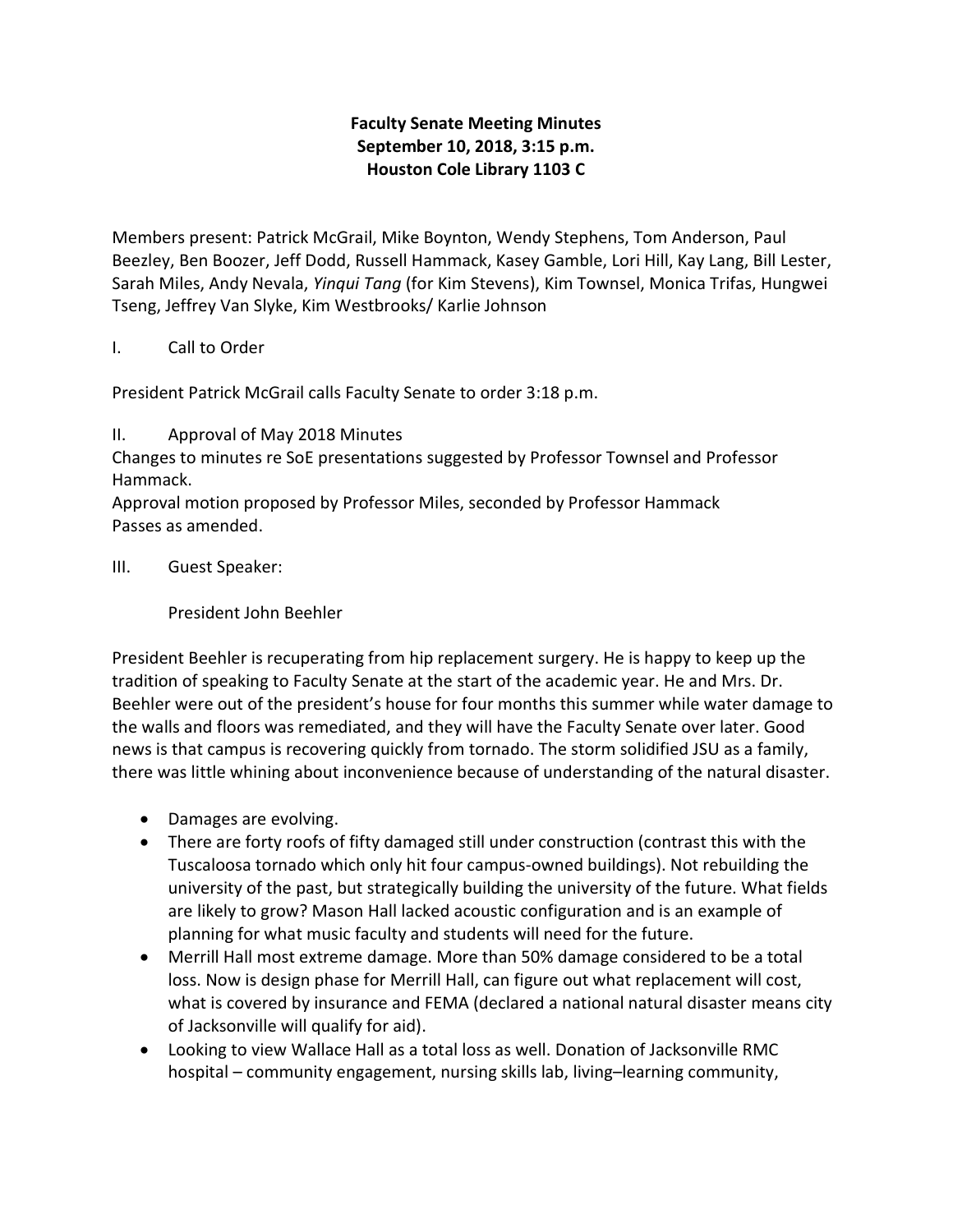working health and wellness clinic, staffed by RMC so can take in non-JSU patients. Gamecock Express bus goes to RMC.

- Alumni House another loss, storm revealed termite damage.
- Honors House salvageable, will be reconfigured
- Should have all roofs on by Homecoming (Dr. Beehler's birthday)
- "Not only putting on the shingles of the past but putting on the shingles of the future." FEMA mitigation program allows for upgrades to prepare for next disaster. Has funded heavier-duty shingles or slate shingles on many buildings and at least two campus shelters to be created from FEMA mitigation program.
- Much meticulous documentation required or funding would be lost. Cash flow is an issue as insurance and FEMA payments may lag. State passed two-year interest-free loan, with some \$6 million currently borrowed under this program, and there is an existing line of credit with Regions Bank at a favorable rate.
- Loss of students after storm predicted between 500-700 bodies, but enrollment is down only 1% (or less than 100 students). Students want to come back to help rebuild JSU.
- People on this campus have stepped up to the plate. Will be rewarded with raise. Will get this into an email so people can feel good about this.
- "Reshuffling the deck" available Kitty Stone Elementary as a blessing, nursing classes moved into the library (which an earlier study showed was 25% underutilized space). Bound periodicals were removed to create classroom space on the second floor.
- Fitness and wellness center on schedule and on budget, set to open in the new year.
- Jim Brigham negotiated deal with Sodexo to remodel food court at TMB.
- Coliseum had major damage to arena area, roof projected done by December 1. Commencement Committee will need to make decision for Dec. 14 ceremonies. Plan for outside ceremony.
- What do we think will be our unreimbursed, uninsured costs? At last BOT meeting, price tag estimated \$25 and \$30 million at 2-3 years out. Instead of issuing debt, focus on increase in enrollment, University Advancement (naming rights)
- Finishing the state-of-the-art baseball stadium. Supposed to be done Feb. 1. Still hoping will be ready for Sept. 28 dedication. Rain caused delays. \$2 million over budget
- Martin Hall third floor needs work
- Forney Hall original building -- by Kitty Stone, was married student housing (apartments) – will be preserved as an investment and renovated piecemeal as time permits
- Softball will get new astroturf, light poles, fencing. Need indoor practice facilities rebuilt. Local fundraising dedicated to women's athletics netted \$20K in one day.
- Looking at purchasing warehouse on Roy Webb Road for storage as trailers the university has been using temporarily will be recalled
- Last academic year was one of accomplishment despite storm; still pursuing strategic plan and agenda if timetable is revised
- Will have campus-wide customer service training. Number of high school students graduating going down each year until 2025, so maintaining same incoming freshmen class size will be a challenge. Must alter enrollment management strategy.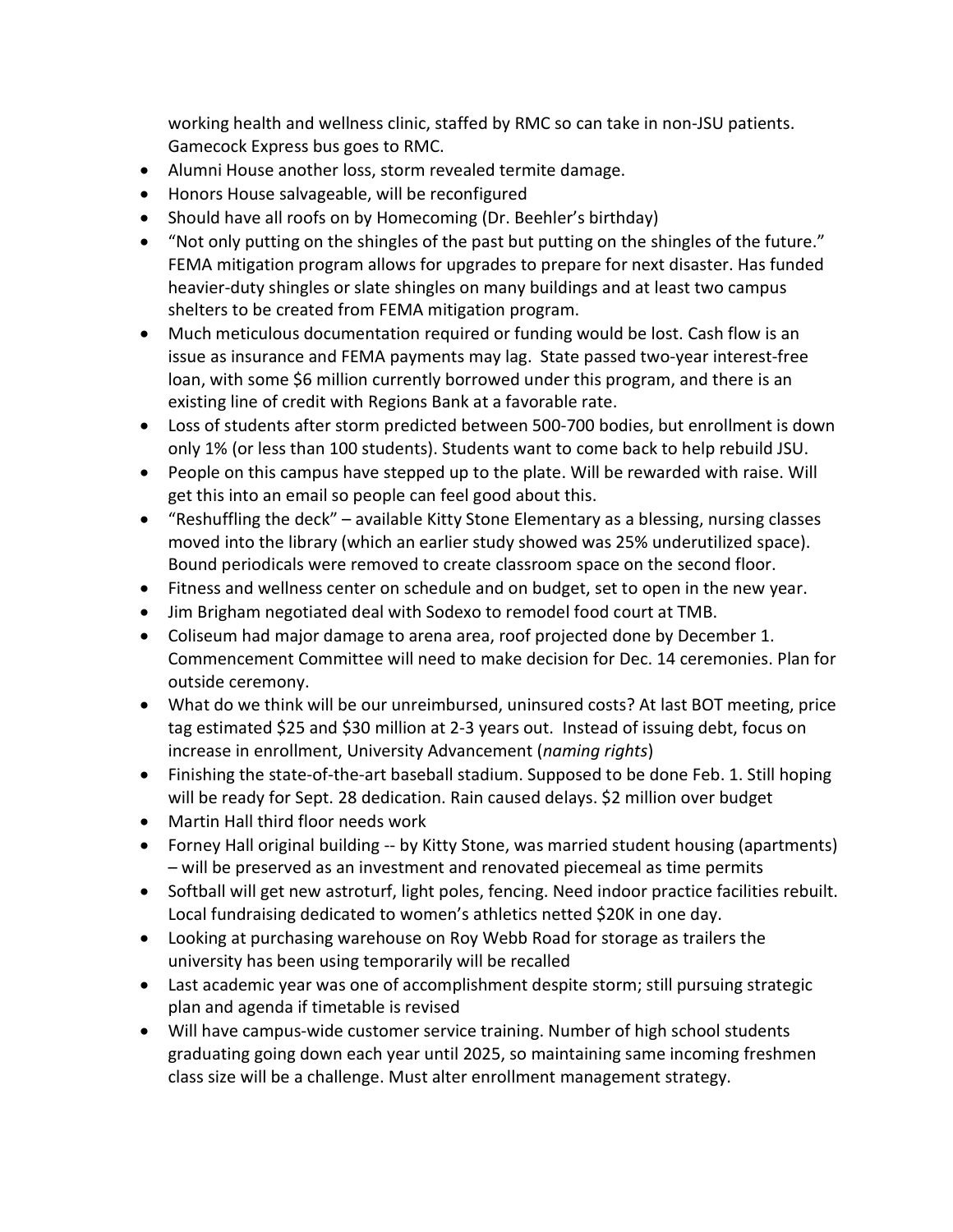- When he arrived, HR system was "pure disaster" says President Beehler. Records not kept, searches not conducted. Will be updating personnel compensation and classification, mostly for staff. Same titles will suggest same duties – directors, coordinators etc. with potential legal ramifications.
- Title IX compliance training for everyone
- Comprehensive campus master plan needed. Planning for acquisitions of property, renovation, demolition, etc.
- Do we need enhanced student housing on campus? Older dorms are not the sort that students want – shared bathrooms as anathema. All the external apartments are planning to rebuild. Looking to cut deals with developers re P3s.
- Continue regional stewardship. Pursue Carnegie engaged campus designation. Dr. Beehler has toured eleven counties. Looking to develop a comprehensive tourism plan for whole area – low-hanging fruit.
- Dr. Beehler wants to establish a succession plan for key university positions.
- Keep enhancing student experience through one-stop-shop and more places for students to work on campus (like call center at University of Northern Kentucky). Dr. King is working on potential collaborative relationship of this nature.
- IV. Unfinished Business
- V. New Business

Dean Staci Stone, new Humanities Dean, spearheading campus-wide committee on compensation. President McGrail solicits input for Faculty Salary Study representation. Karlie Johnson from the Library volunteers to serve as Faculty Senate representative to the group.\*

Faculty Research chair needed.

Professor Miles suggests all committees assigned by October meeting. Suggests emailing description of committees to whole Faculty Senate and deadline for requests to put them in place by October 1 meeting.

## VI. President's Report

From summer BOT meeting: President Beehler is optimistic about being indoors for December graduation, while other members are less optimistic about that.

- VII. Committee Reports (none)
- VIII. Announcements

SGA President Kasey Ogle noted that the city council was not helpful with regard to relaxing housing regulations, so now SGA plan is to involve students in voter registration drives to elect campus-friendly candidates. If departments or groups are doing voter registration drives, let Kasey know as BOT will want report.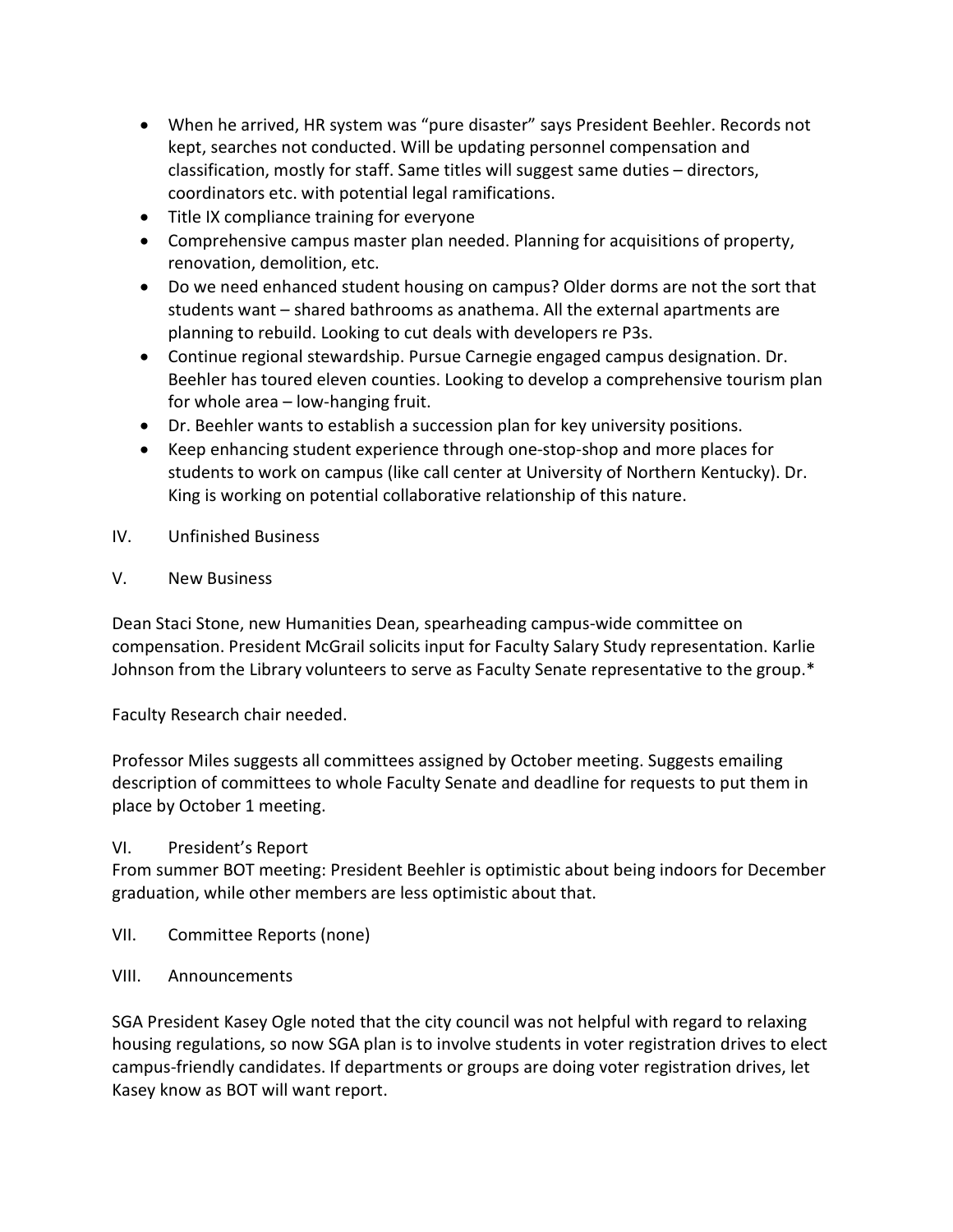Professor Russell Hammack, Secondary Education, asks for update on Tenure and Promotion revision. Professor Miles says last update in May was that Deans Shelton and Newton were looking for resolution on revision. Need clarification as to timeline for implementation.

Professor Paul Beezley presents Dean Stone's new relationship with Cooperative Study Abroad at Western Kentucky, much cheaper than EF tours, less than doing it yourself.

## IX. Adjournment

4:40 p.m. Professor McGrail moves to adjourn and Professor Beezley second. Passes.

\*Karlie Johnson who volunteered for compensation committee is the alternate for Kim Westbrooks (Public Services for library). President McGrail will investigate her eligibility for the committee.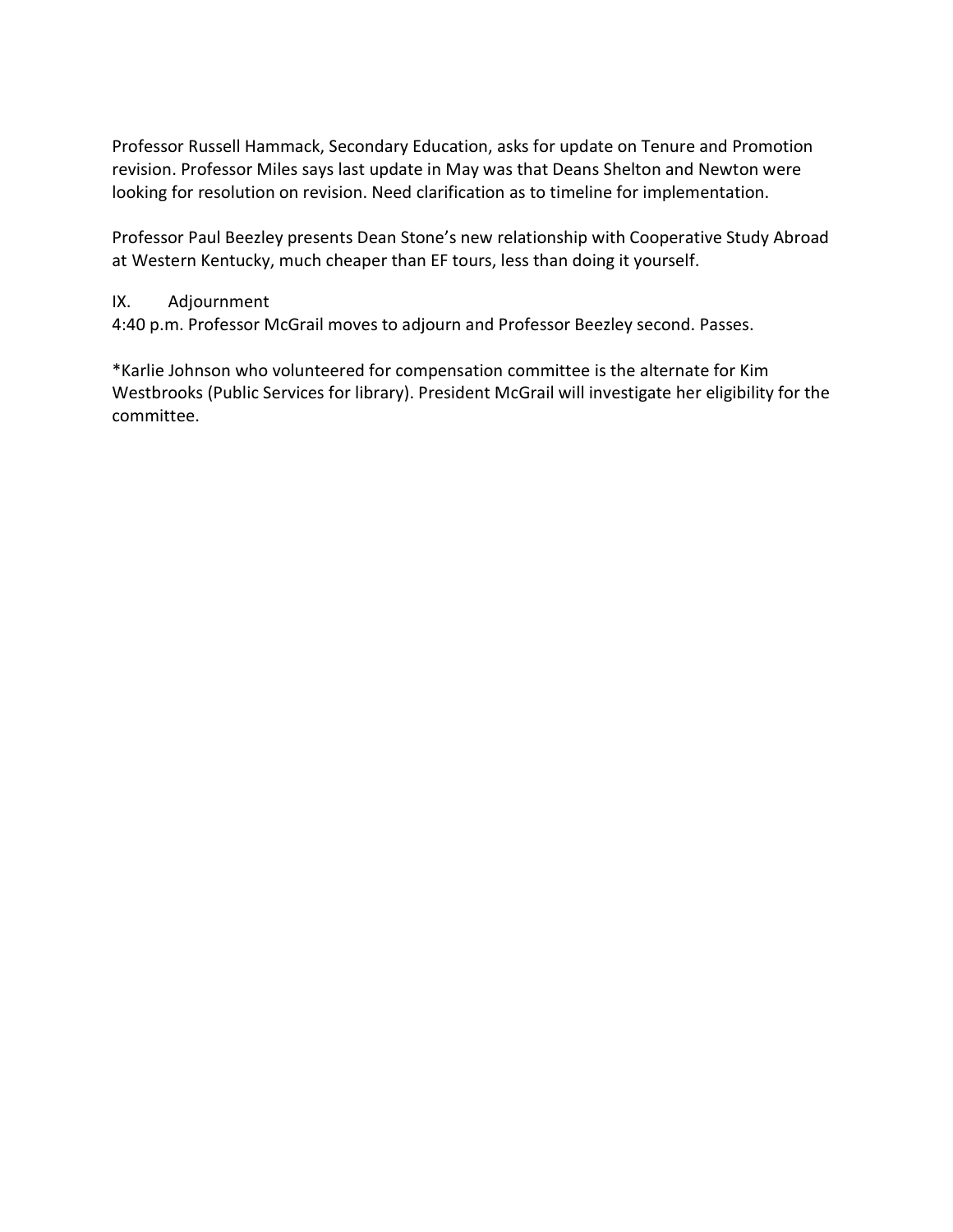## Faculty Senate Meeting Minutes October 8, 2018, 3:15 p.m. Houston Cole Library 1103 C

Faculty in attendance: Sarah Miles, Patrick McGrail, Kay Lang, Christi Trucks, Michael Boynton, Wendy Stephens, Jeffrey Van Slyke, Pitt Harding, Dan Bennett (alt for Christy Burns), Ben Boozer, Paul Beezley, Tom Anderson, Kim Westbrooks, Kim Stevens, Stan Newton, Jeff Dodd, Monica Trifas, Jeff Dodd, Andrew Nevala, Leigh Ann Keith (alt for Rebecca Peinhardt); Lori Hill, Hungwei Tseng, Vicki Tinnon Brock, Shannon Robertson, Jeremy Ross, Kasey Gamble

X. Call to Order by President Patrick McGrail at 3:17p.m. Provost Turner will be here with Deans Newton and Shelton to present the new tenure process in November.

Professor Miles moves to approve the September meeting minutes, seconded by Professor Harding. Motion passes.

XI. Unfinished Business

Faculty Salary Study representation: Professor Miles volunteers to replace the alternate senator who was not able to serve with this group. President McGrail expresses that adjunct salary as in his department they teach significant 300 level courses should be a consideration and wants this to be on the record.

President McGrail has heard from retired faculty via Professor Len Rainwater in the school of business re TIAA-CREF disbursement. President McGrail has been in touch with HR, who said some of these funds are liquid-able, some not, so it depends on the type of investment. President McGrail will continue looking into this.

Vice President Boynton volunteered to pilot new tenure process. President McGrail asks if tenure and promotion is broader, and Vice President Boynton, who submitted his tenure portfolio this month, compared and contrasted the newer process with the old – because of the changes, he feels Faculty Senate need to be more proactive and involved in this process because there needs to be more clarification. There are Attachments A-D that need to be filled out. These changes are not finalized or public yet, and most candidates for tenure this year used the older format.

The inclusion of collegiality: AAUP is against collegiality as criteria; at Arkansas, a requirement for this was controversial as there was concern this would devolve into a popularity contest.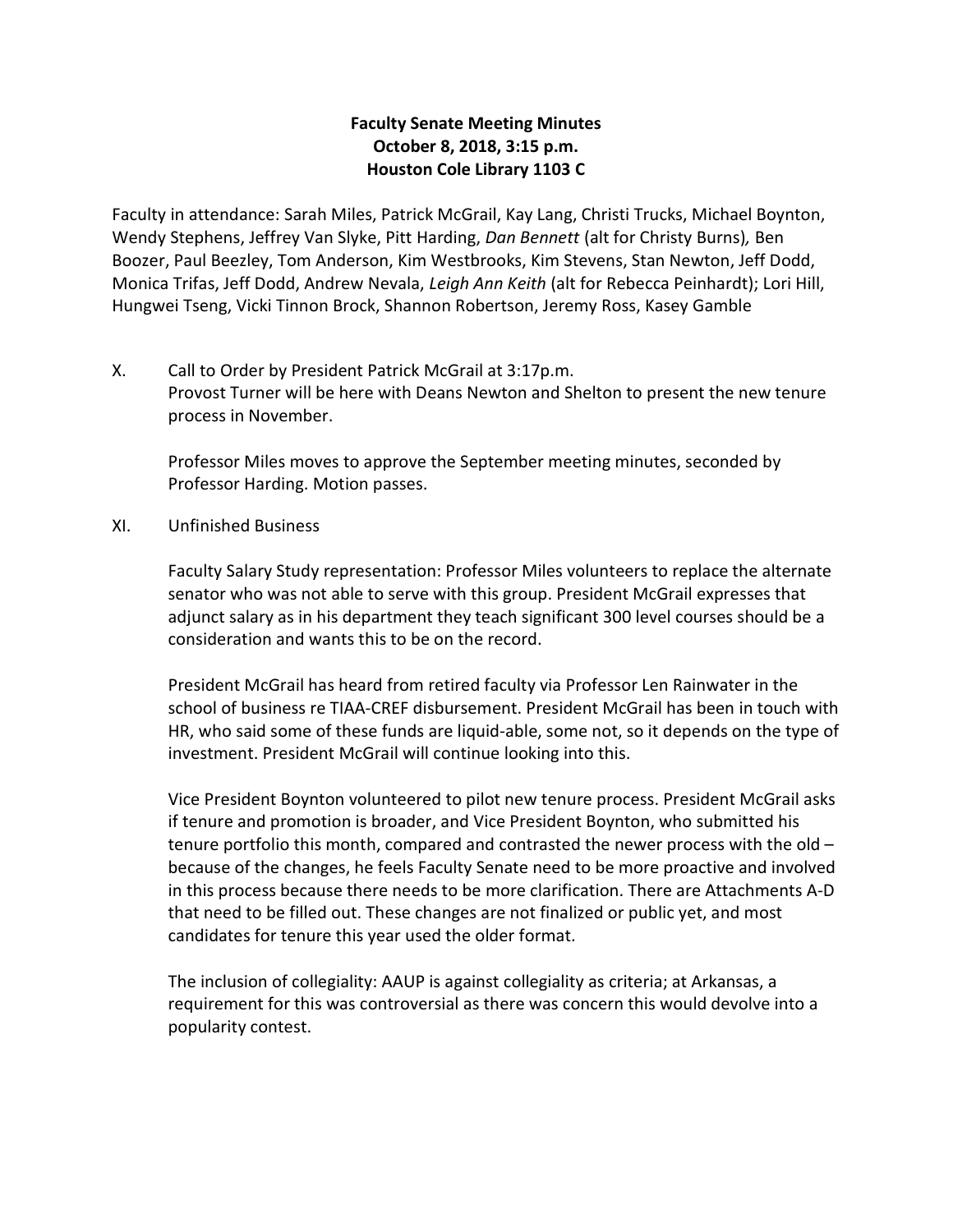Professor Westbrooks asks about grant writing and where this fits in the new tenure model. Professor Miles feels that existing department-level criterion should be reviewed if it hasn't been recently. This question will be appropriate for the Deans next month.

Professor Lori Tinnon Brock was elected to replace Professor Steven Tsikalis representing Chemistry and Geosciences.

#### XII. New Business

Faculty Senate Committee appointments – please fill out your preferences. President McGrail will try to notify committees of their composition within the week.

#### XIII. President's Report

President McGrail urges us to pass information about honors, awards, and recognition to Buffy Lockette and Public Relations as the administration is seeking "good news" to make sure that the storm does not affect enrollment. "Summer melt" was modest, meaning most students who intended to attend JSU did so. CockyTV (YouTube Channel) is a student-oriented television program that can also be leveraged to disseminate information.

#### XIV. Committee Reports

#### XV. Announcements

Kasey Gamble reiterates to let her know about voter registration drives conducted on campus. In Alabama, college students can register to vote "where they spend the majority of their time," which for most students is Jacksonville. This Tuesday Oct. 9<sup>th</sup> and Wednesday Oct. 10th, SGA will sponsor voter registration drives will be held in TMB from 11 to 2 p.m. Calhoun County Office of Registrars will also be holding another voter registration drive October 17<sup>th</sup> 9 am to 3pm also at TMB.

Professor Boynton shares about the upcoming drama show, SHE KILLS MONSTERS, about two sisters, one of whom is "average" and the other is a geeky Dungeons-and-Dragons player. It is a technically complicated show with lots of 90s references, and it is ideal for college students. Will run Friday 26<sup>th</sup>, Saturday 27<sup>th</sup>, Sunday 28<sup>th</sup>, Monday 29th.

Professor Miles announces that art is currently showing a faculty show and a visiting artist Mark Buono from Denver is exhibiting in the Roundhouse. The art department is also trying to promote a new photography minor.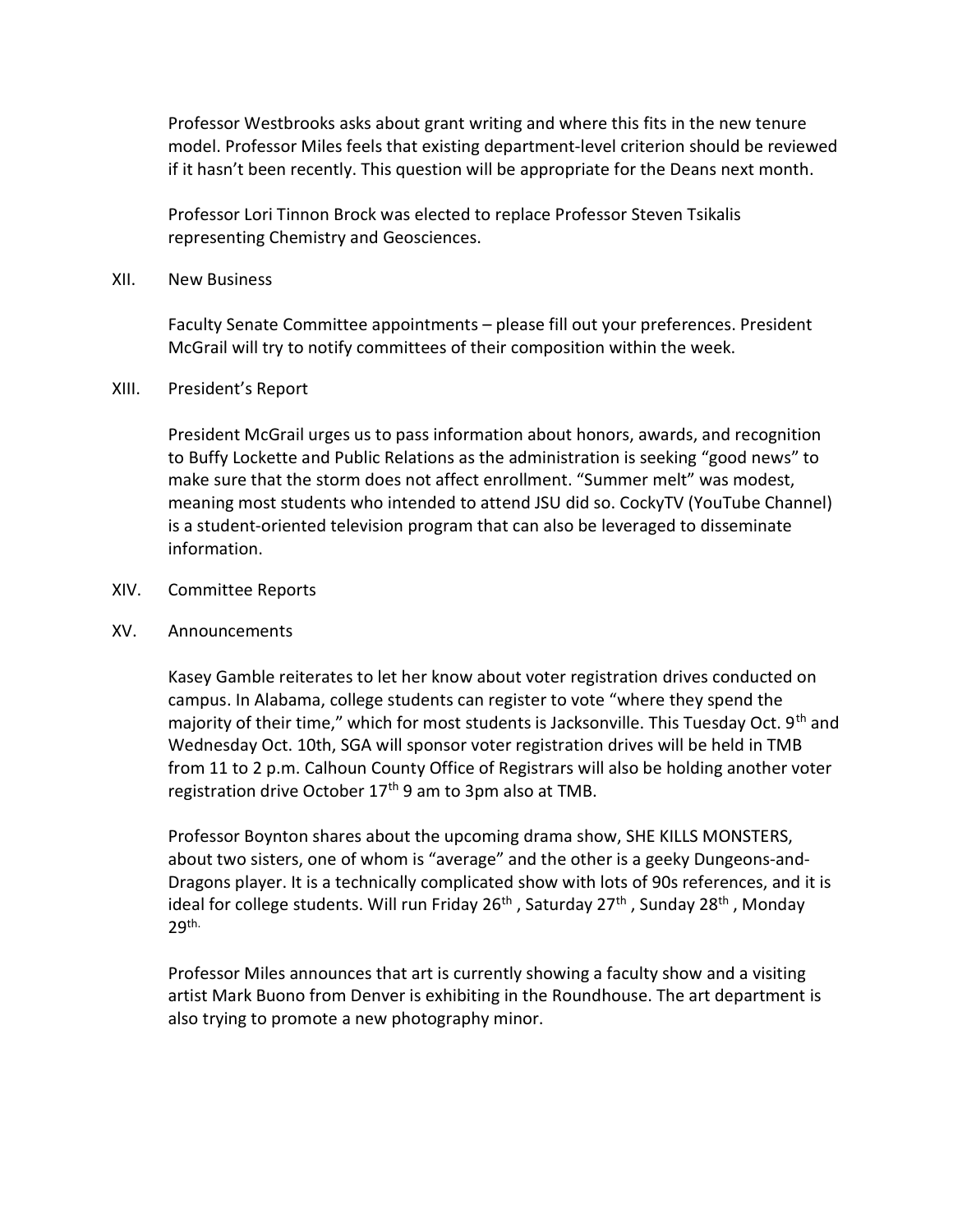Professor Nevala announces that jazz combos will be playing at 7:00p.m. tonight October 8, 2018 at Loco Mex, four different groups with five to seven people. Two weeks from now at the same time and locale, a big band group will play.

## XVI. Adjournment

Professor Keith moves to adjourn, Professor Westbrooks seconds. Motion passes. Faculty Senate adjourns at 4:26 p.m.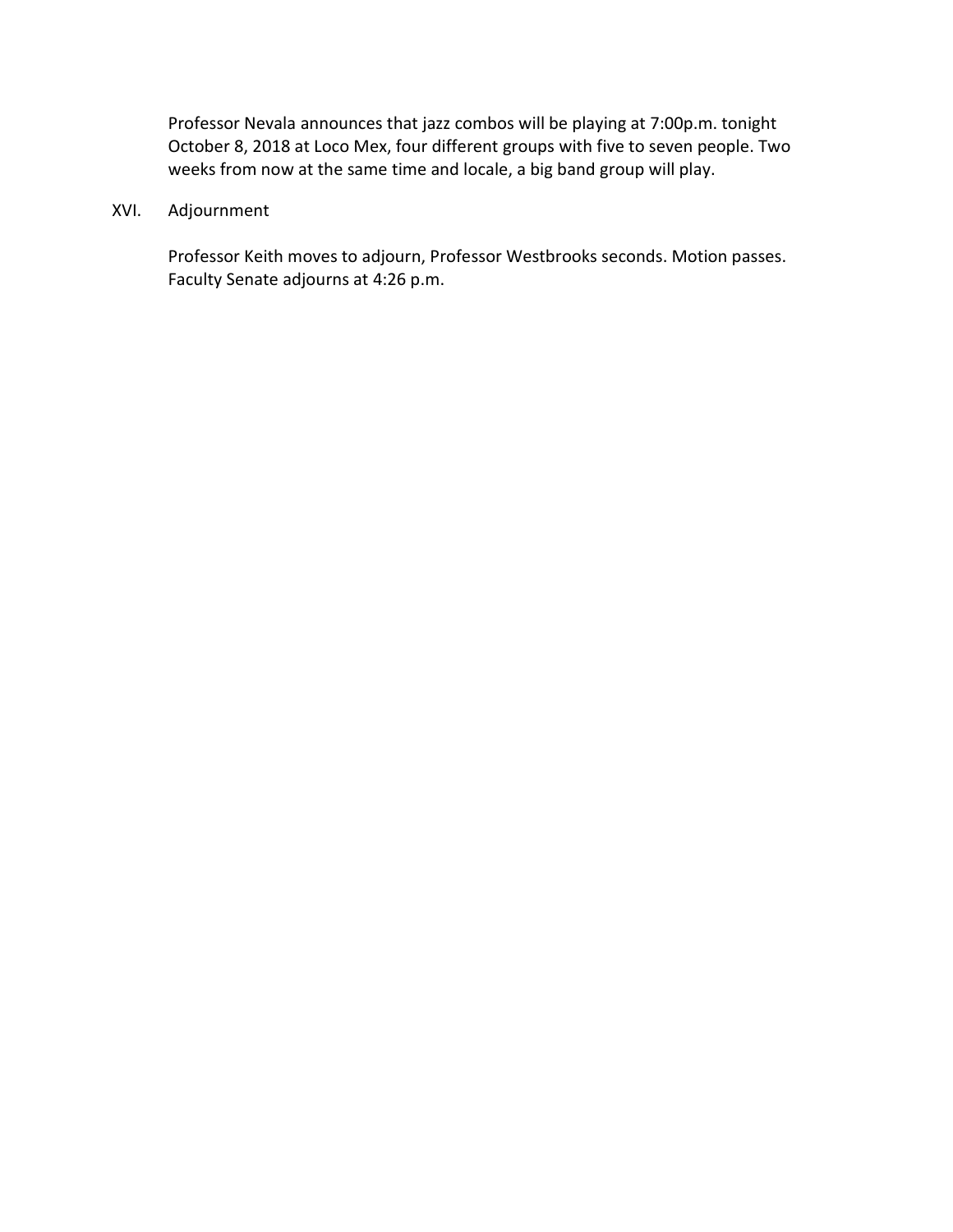Faculty in attendance: Teje Sult, Jamie Rummells (for Sarah Miles), J. Patrick McGrail, Kay Lang, Michael Boynton, Wendy Stephens, Jeffrey Can Slyke, Pitt Harding, Dan Bennett (for Christy Burns), Ben Boozer, Paul Beezley, Tom Anderson, Kim Westbrooks, Kim Stevens, Stan Newton, Monica Trifas, Jeff Dodd, Myrna Williamson (for Rebecca Peinhardt), Lori Hill, Vicki Tinnon Brock, Shannon Robertson, Russell Hammack, Jeremy Ross, Kasey Gamble

Faculty absent: Jimmy Triplett, Christi Trucks, Pam White, Andrew Nevala, Hungwei Tseng, Bll Lester

# Faculty Senate Meeting Minutes November 12, 2018, 3:15 p.m. Houston Cole Library 1103 C

XVII. Call to Order at 3:15 by FS President McGrail

XVIII. Approval of October 2018 Minutes. Correction of Professor Nevala's name spelling. FS Vice President Boynton moves to approve, Professor Sult seconds. Motion carries.

- XIX. Unfinished Business
- XX. New Business

Dean Newton and Dean Shelton – Promotion and Tenure presentation and discussion

Dean Shelton – Changes from Faculty Senate handbook

Moved language about terminal degrees

1<sup>st</sup> significant change: 2.1.4.2 "Distinguished Instructor" - language only found on website, moved here so everything is together – "lecturer" not found elsewhere in documentation.

Ultimate goal – feeds the faculty annual review process so that it feeds into this, setting goals as part of annual review (requesting travel funds).

2.1.4.4 Assistant Professor

- Either demonstrated or presumptive potential for service activities.
- Either demonstrated or presumptive potential for collegiality.

Notes about consistency of language – much of it is taken from SACS and accrediting bodies

What does "presumptive" imply? Perhaps for newer faculty, can verbalize plan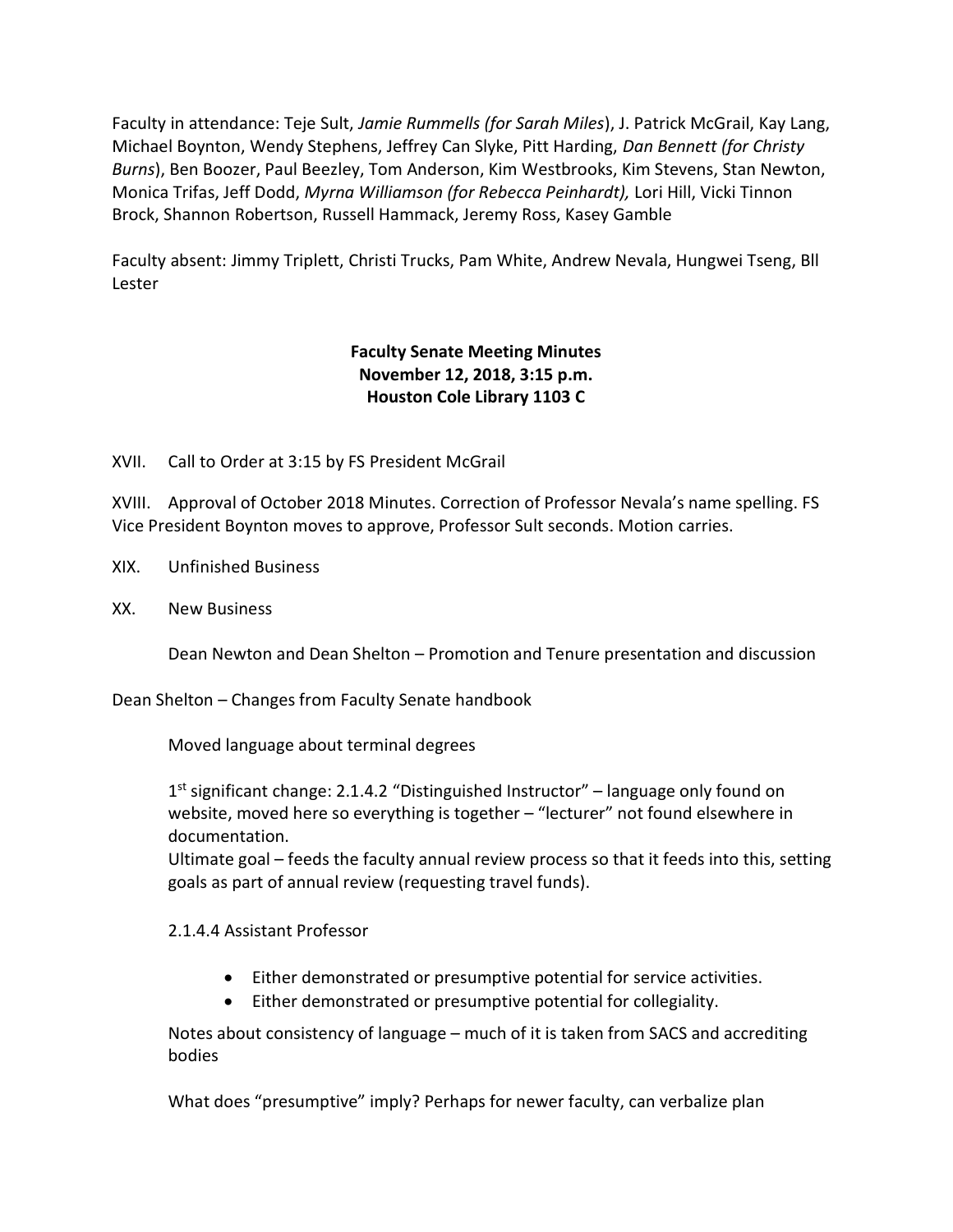### 2.1.4.5 Associate Professor

- Evidence of effective community engagement/service activities.
- Evidence of sustained collegiality.

"University service and community engagement"

Year in Wait: you must be an Assistant Professor 5 full years before applying for Associate Professor, then you lose a year through application process. You don't normally get to "count" that year. With this revision, faculty can apply the year to years in rank when applying for full professor.

Professor Boynton: "noteworthy" be changed to "sustained." Should be both of these, and consistent throughout the document.

## 2.1.4.7 Distinguished Professor

- Changes from twelve to ten years of service at JSU, five years at Full Professor.
- Also, this is made permanent rather than renewable every 5 years.

This is a way to encourage continuous excellence in scholarship.

You must provide the evidence to go up.

Distinguished Professor and Distinguished Instructor are not appealable, must go up again the next year.

What about those who transfer in? There is a sense that the five years at JSU should be negotiable based on exceptionality as a carrot for those being recruited.

Adjuncts might be needed in other programmatic or planning roles as approved by the dean.

Administrators who do not qualify for promotion and tenure: If you don't get tenure, you don't get to stay on the faculty.

9 month faculty specified as some programs are 12 month

Overload contracts should include information about faculty loads.

March 1 guideline removed from contract issuance language, as changed to the end of spring semester so that department heads know about promotion and tenure prior to issuing contracts.

Faculty Annual Review, Third Year Review clarified to specify the intent of the Third Year Review – Third Year Review checklist as scaled down version of Promotion and Tenure guidelines. Most universities have digital portfolios, and Dean Newton notes this would aid in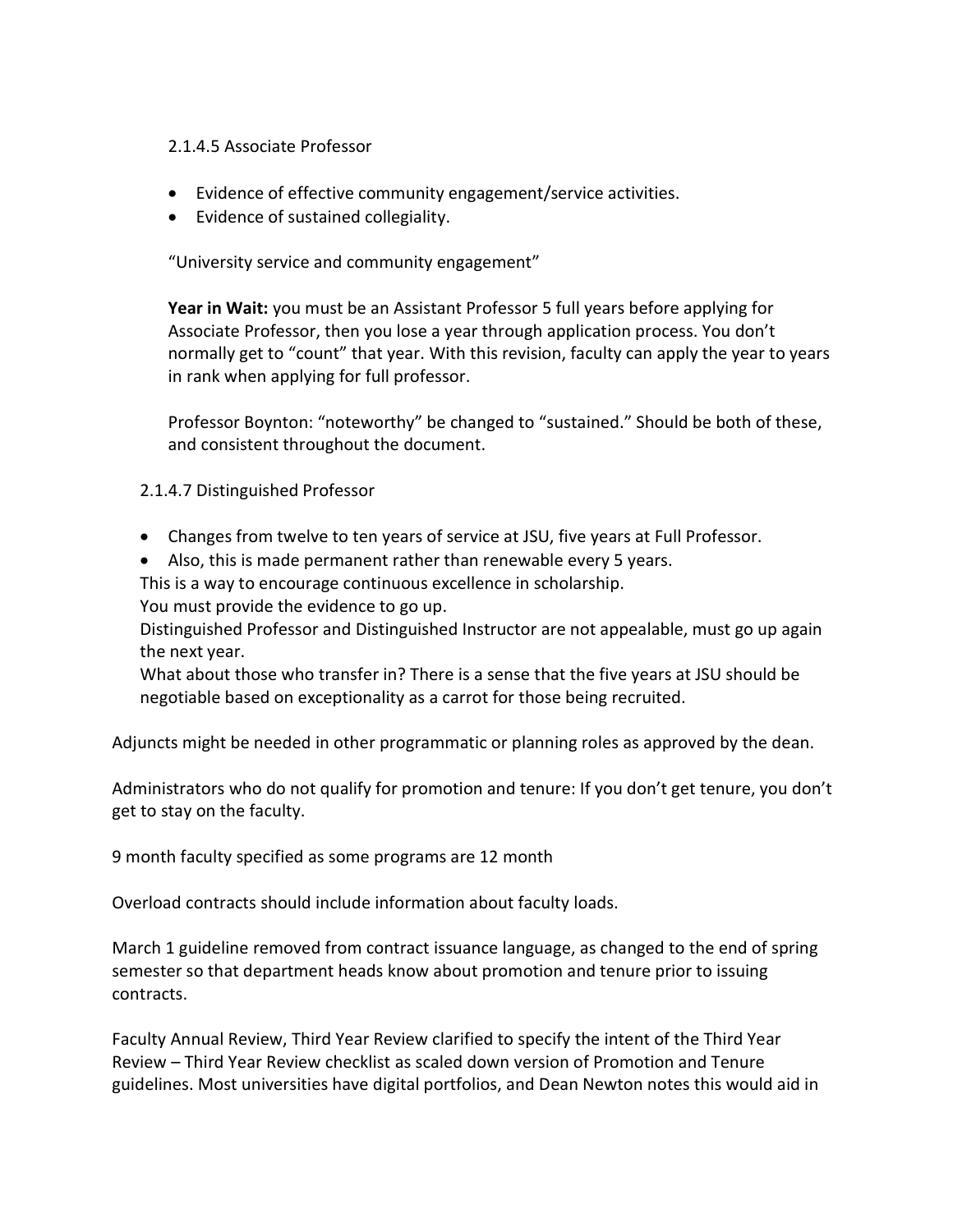accreditation. Digital Measures (or the associated product Activity Insight) may be used generally for this.

2.4.2 Evaluation Procedures of Adjunct Faculty SACS requirement, will be single page completed annually

2.5.1 Policy: Tenure and promotion should work together

Exception: unique appointments

Department heads who are untenured have three options, expressing these allows them to be helped and supported. There are some issues around the first option – "stopping the clock" for administrators who need never go through the scholarly promotion and tenure process themselves.

The most significant change in Promotion and Tenure appeals places the responsibility for appeals on a faculty standing committee (no deans or chairs) on the part of Faculty Senate. Does the appeals committee look only at original submission?

Dean Newton goes over changes to portfolio expectations, including was to mitigate small class sizes through discussion of accreditation requirements and disciplinary norms. The bulk of evidence will be contained in a second binder.

Dean Shelton says they want buy-in from the university to make this work. Dean Newton says every department or school will develop their own criteria, but across-the-board minimums like two scholarly articles are removed in this new incarnation. There will be workshops for both department heads and faculty.

Inquiry from Applied Engineering regarding ownership of academic work moved to December meeting.

XXI. President's Report

XXII. Committee Reports

XXIII. Announcements

- Upcoming: Tacky Holiday Sweater party
- JSU Holiday Lights Nov. 27 Lights on the Square
- Nov.  $29<sup>th</sup>$  6:00pm parade
- Tennessee State, Kennesaw State football games
- Fitness Center scheduled to be opened on time in January. \$32/mo for faculty.
- Eventually: 5 am to 11pm, 10am on weekends, but initially lighter staffing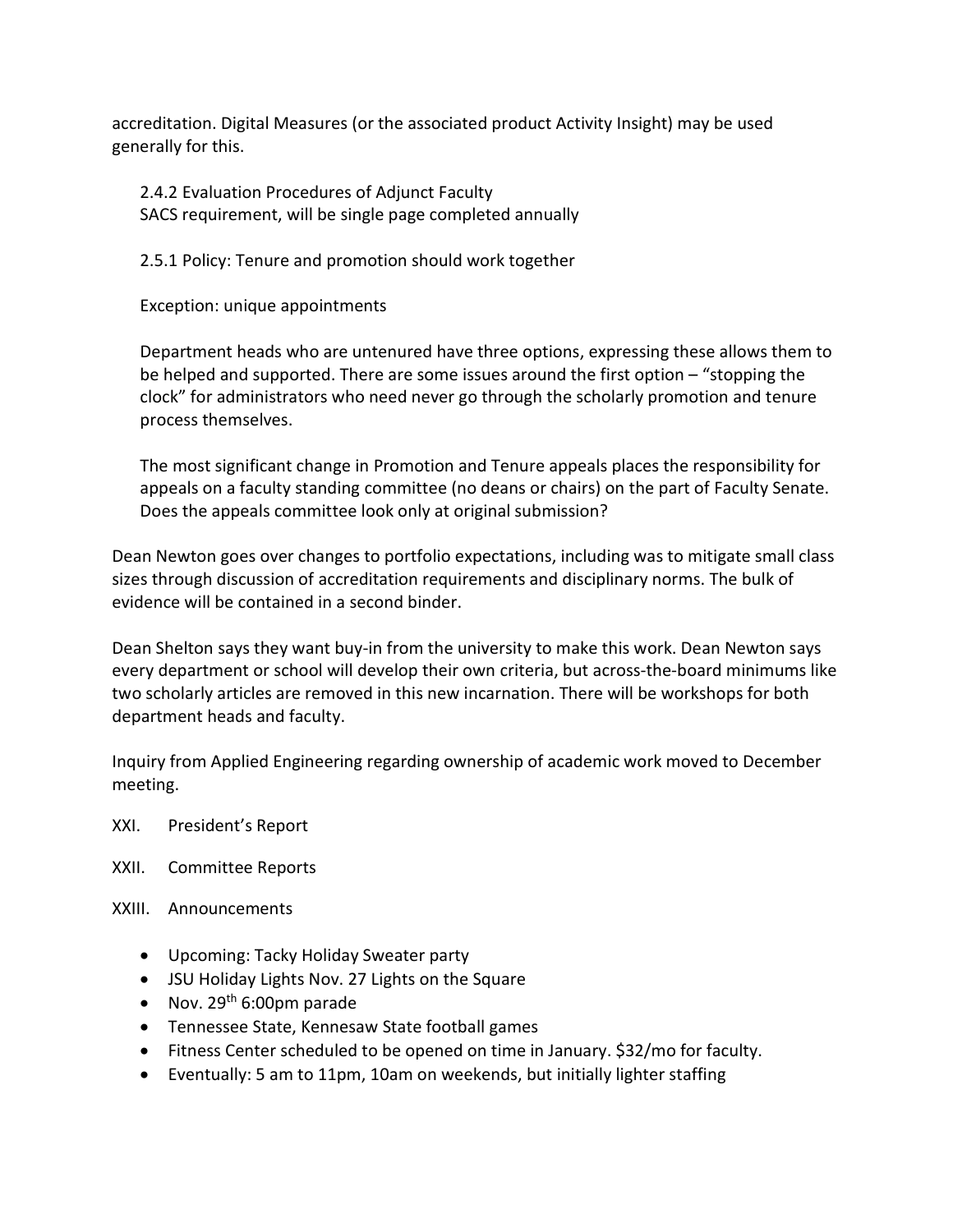- Push by university to increase enrollment of Latinx students bilingual admissions event planned. Some website pages will have Spanish language versions.
- New Financial Aid Director named -- Josepha Wiggins
- Nov.  $30^{th}$  -- Accepted Students Day

Lori Hill mentions question about external meritorious scholarships displacing faculty tuition remission. This erodes the faculty tuition benefit. Adjourn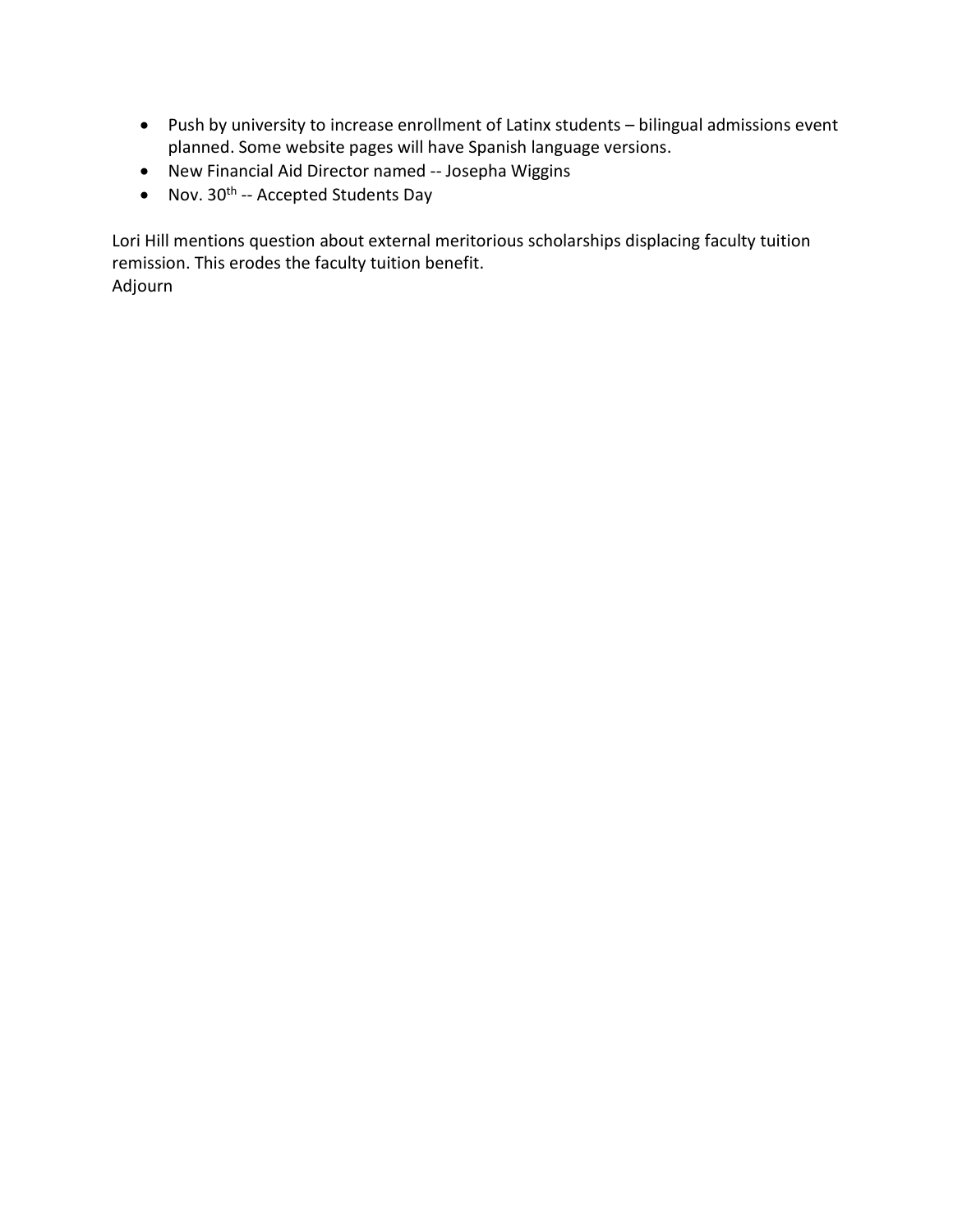Faculty in attendance: Teje Sult, Jamie Rummells (for Sarah Miles), Patrick McGrail, Kay Lang, Michael Boynton, Wendy Stephens, Jeff Van Slyke, Pitt Harding, Dan Bennett (for Christy Burns), Ben Boozer, Paul Beezley, Tom Anderson, Kim Westbrooks, Kim Stevens, Stan Newton, Monica Trifas, Jeff Dodd, Myrna Williamson (for Rebecca Peinhardt), Lori Hill, Vicki Tinnon Brock, Shannon Robertson, Russell Hammack, Jeremy Ross, Kasey Gamble

Faculty absent: Hungwei Tseng, Jeff Dodd, Stan Newton, Pam White

# Faculty Senate Meeting Minutes December 10, 2018, 3:15 p.m. Houston Cole Library 1103 C

- XXIV. Call to Order at 3:16 p.m. by FS President Patrick McGrail
- XXV. Approval of November 2018 Minutes. Motion passes.
- XXVI. Unfinished Business

Faculty Senate Vice President Mike Boynton provides an update on Promotion and Tenure process revisions after presentation from Dean Shelton and Dean Newton last meeting. Deans' Council has met around the issue and things seem to be progressing. President McGrail asks Senator Boynton to keep up abreast of any developments.

### XXVII. New Business

Inquiry from Applied Engineering regarding ownership of academic work

Background: President McGrail had been contacted by faculty member in Applied Engineering who was asked by his Department Head to provide any and all curricular materials for an institutional repository. President McGrail has looked into AAUP policy, the JSU Faculty Handbook (6.7), and rules at Missouri, Brown, and Johns Hopkins, all of which vary widely regarding ownership of faculty-produced intellectual content.

The Acting Applied Engineering Department Head began corresponding with President McGrail the suggestion requiring week-by-week materials in classes because of significant pedagogical loses after the March storm, and was concerned about future disaster recovery. Faculty member regards himself as author of those materials, but this may vary based on discipline. Jess Godbey, the occupational safety and health and manufacturing management professor who began the conversation, is in attendance. While faculty members in that department regularly share powerpoints, the top-down nature of this directive was concerning. There is a big difference between being collegial and the department taking ownership of your instructional materials. The faculty suggested that faculty keep individual backups for disaster recovery purposes instead of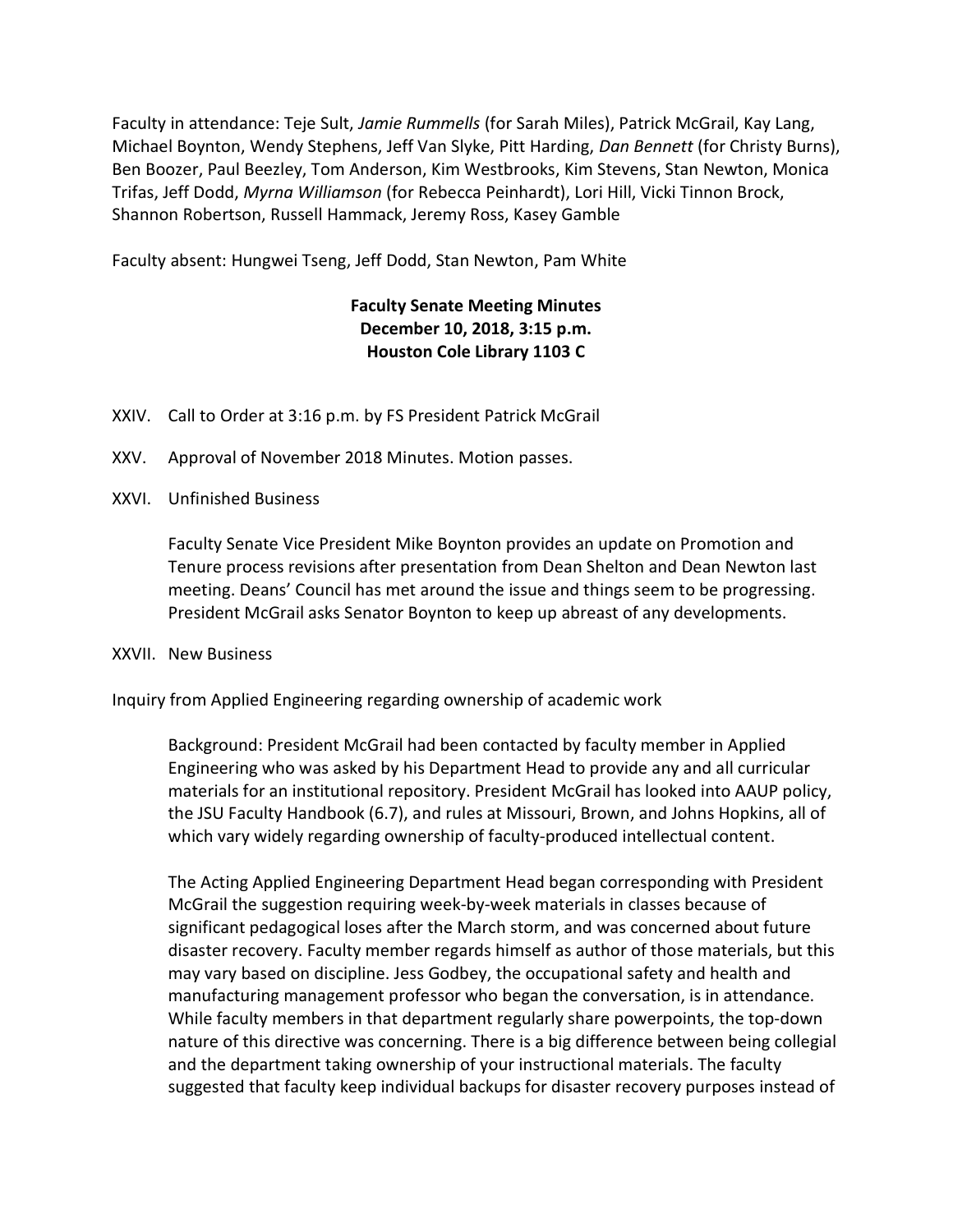centralizing the process, and the OneDrive space provided could serve this purpose. Previously, the department shared files through a networked drive which filled the purposes of documentation and resources for newcomers.

Faculty shares individual attitudes. Sharing syllabi is different than powerpoints and other instructional materials. Lori Hill mentions that community college required you sign paperwork assigning ownership to the college, and states that her department administrators are present in the courseware.

In most guidelines, ownership hinges around whether "substantial use" of university resources has been employed; usually powerpoint slides and lectures tend to be enumerated as "faculty authored materials."

Regarding creative materials, emphasis will vary based on professor's experience and background. There is some concern about distribution of content to adjuncts, not replacing subject specialists. Is this related to practitioners coming from the field rather than those with academic backgrounds?

Senator Kim Westbrooks on library perspective: Open Access is a huge topic right now, the majority of those texts are produced by professors who agree to share introductory materials. Many schools have institutional repositories where the faculty can choose whether or not to participate. Faculty choice seems critical.

Does upload of materials to Blackboard give university ownership? Since professor owns content of lectures prepared, any recording should be announced, but it is easy for students to do this without the professor's awareness.

If one department agrees to participate in this repository, does it set the entire faculty up to do the same? We need clarification on the university policy (6.7). Faculty Senate President McGrail will take this discussion up with the Dean Fielding of the School of Business and Provost Turner

### v. President's Report

President's Report: Enrollment maintains remains top concern. The administration is also concerned with keeping tuition and fees revenue neutral in comparison with state flagship schools, so are looking at ways fees can be subsumed within a course, or tuition can include books. Intensive, half-semester courses where individuals can take both prereq and other course in one semester – otherwise taking remedial courses can delay graduation, make completion in four years less possible.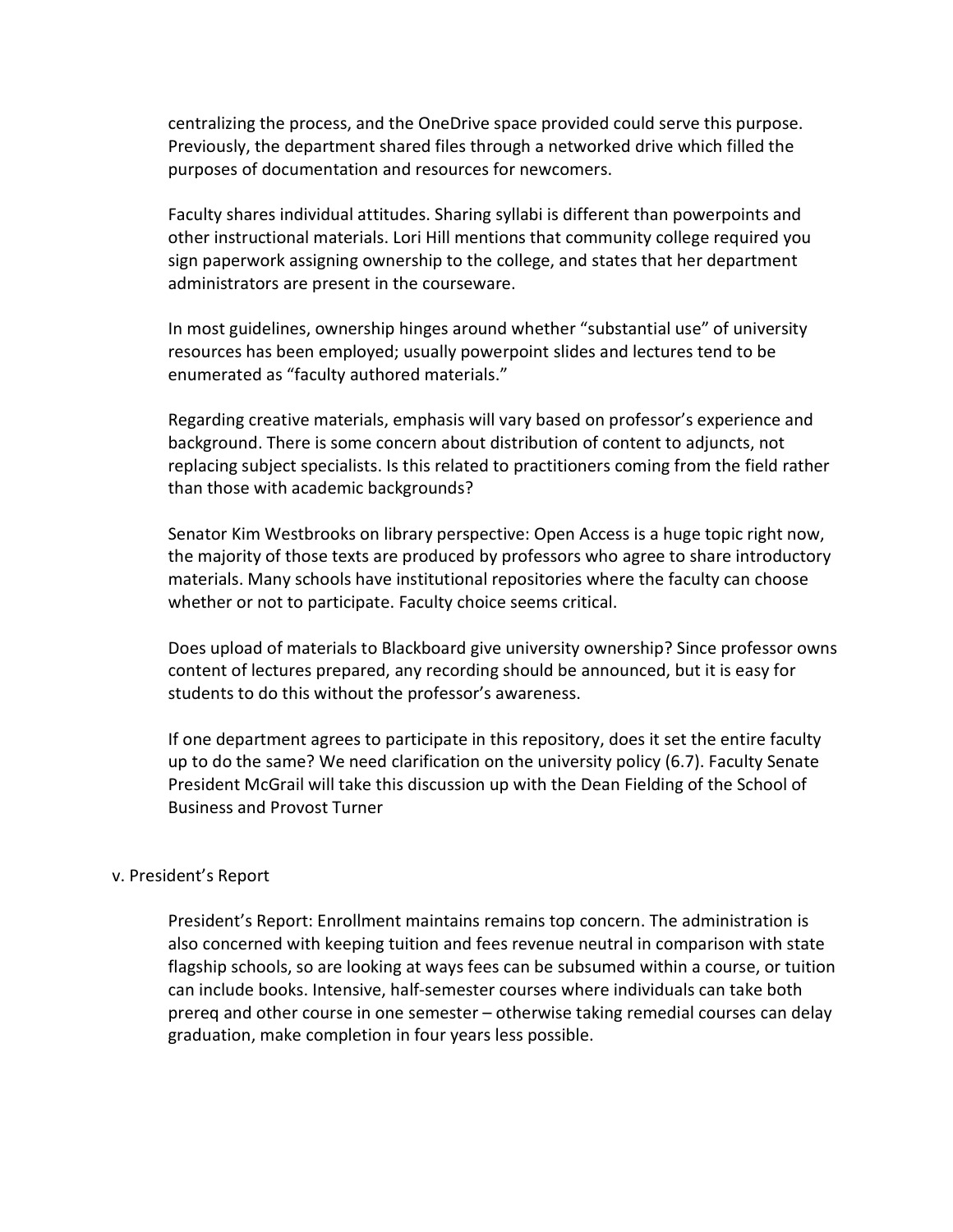## XXVIII. Committee Reports

#### XXIX. Announcements

JSU Game Night was the Tuesday of finals. Share any ideas for de-stressing during finals week with Library.

Faculty Salary Study update is looking at peer institutions and talking about ways to institute systems to make faculty salaries more equitable across the board. Right now, this is limited to 9 month positions.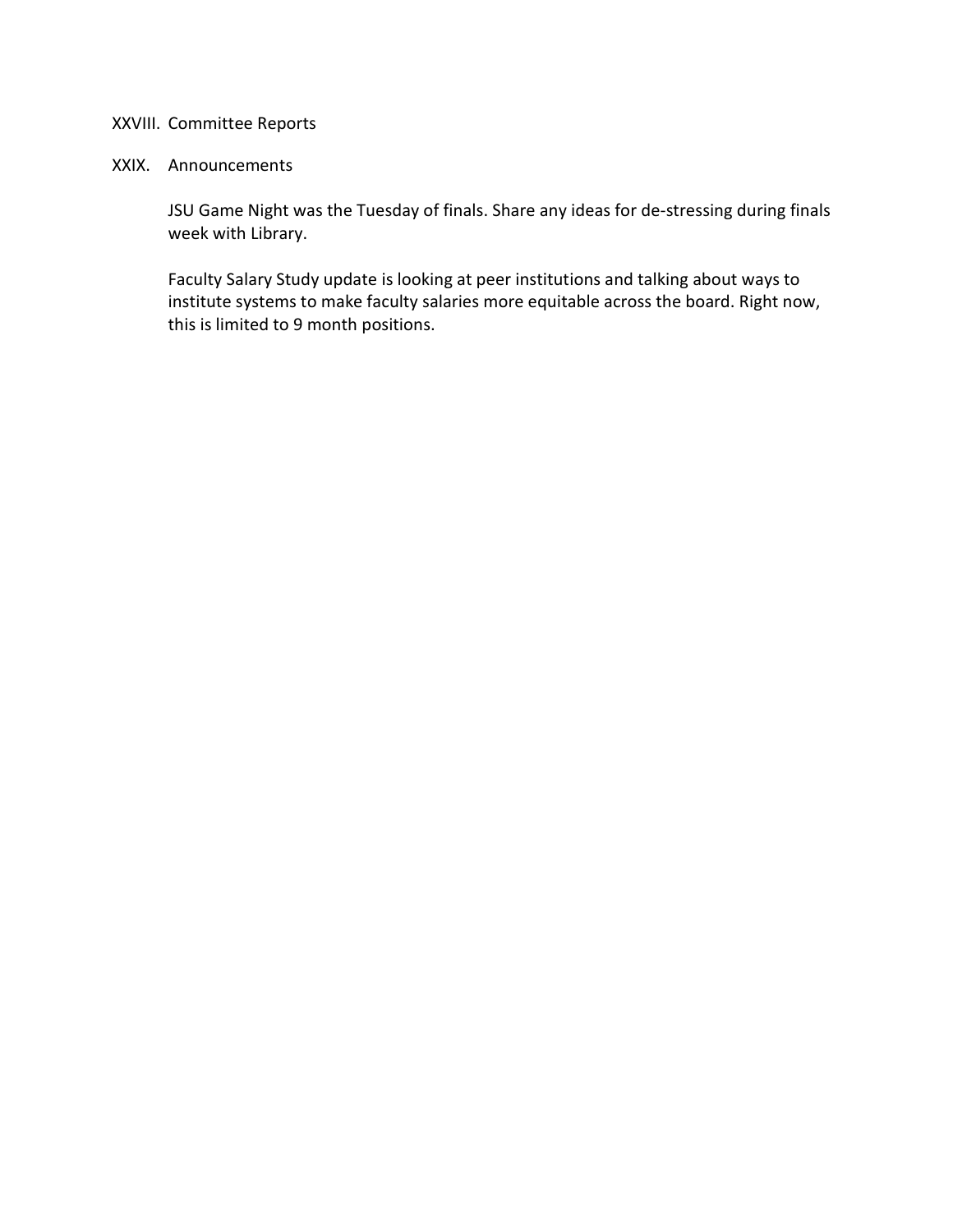Faculty in attendance: Teje Sult, Sarah Miles, Jimmy Triplett, Patrick McGrail, Kay Lang, Christi Trucks, Michael Boynton, Wendy Stephens, Jeff Van Slyke, Pitt Harding, Christy Burns, Ben Boozer, Kim Westbrooks, Kim Stevens, Monica Trifas, Jeff Dodd, Andrew Nevala, Hungwei Tseng, Vicki Tinnon Brock, Bill Lester, Shannon Robertson, Jeremy Ross

Faculty absent: Mike Davis, Jada Murray, Paul Beezley, Tom Anderson, Pam White, Stan Newton, Lori Hill, Russell Hammack, Kasey Gamble

# Faculty Senate Meeting Minutes January 14, 2019, 3:15 p.m. Houston Cole Library 1103 C

XXX. Call to Order

XXXI. Approval of December 2018 Minutes Wrong roll. Will update with correct roll

XXXII. Guest Speaker – Jennifer Foster, Director of the Faculty Commons, began in this new role January 2. Founding Commons director Gena Christopher was a mentor for Professor Foster, who is currently meeting with departments and gathering ideas across disciplines and in different schools

This year's theme for Faculty Commons: Relational Teaching. If a student forms a relationship with a mentor, they will be more successful in classes and more likely to graduate. Looking for speakers with this talent.

Faculty Sessions will hold Innovative Teacher series and Effective Teacher series as it has in the past – ten opportunities for each series , participating in five in each tracks means \$500 compensation. Also, a new, third series will start April 11 on Promotion and Tenure, with strong past applicants as presenters.

Faculty Awards: Since faculty is no longer contractually obligated to be here in May, this ceremony will be moved to April 18<sup>th</sup> 2:30pm. Some categories have received nominations in the past, despite monetary awards. Feb 15. is the deadline for Professor Trifas's committee, and those need to get to Professor Foster by March 15.

Professor Miles asks about iPads promoted through Faculty Commons and where those are now. They were returned to Houston Cole.

XXXIII. Unfinished Business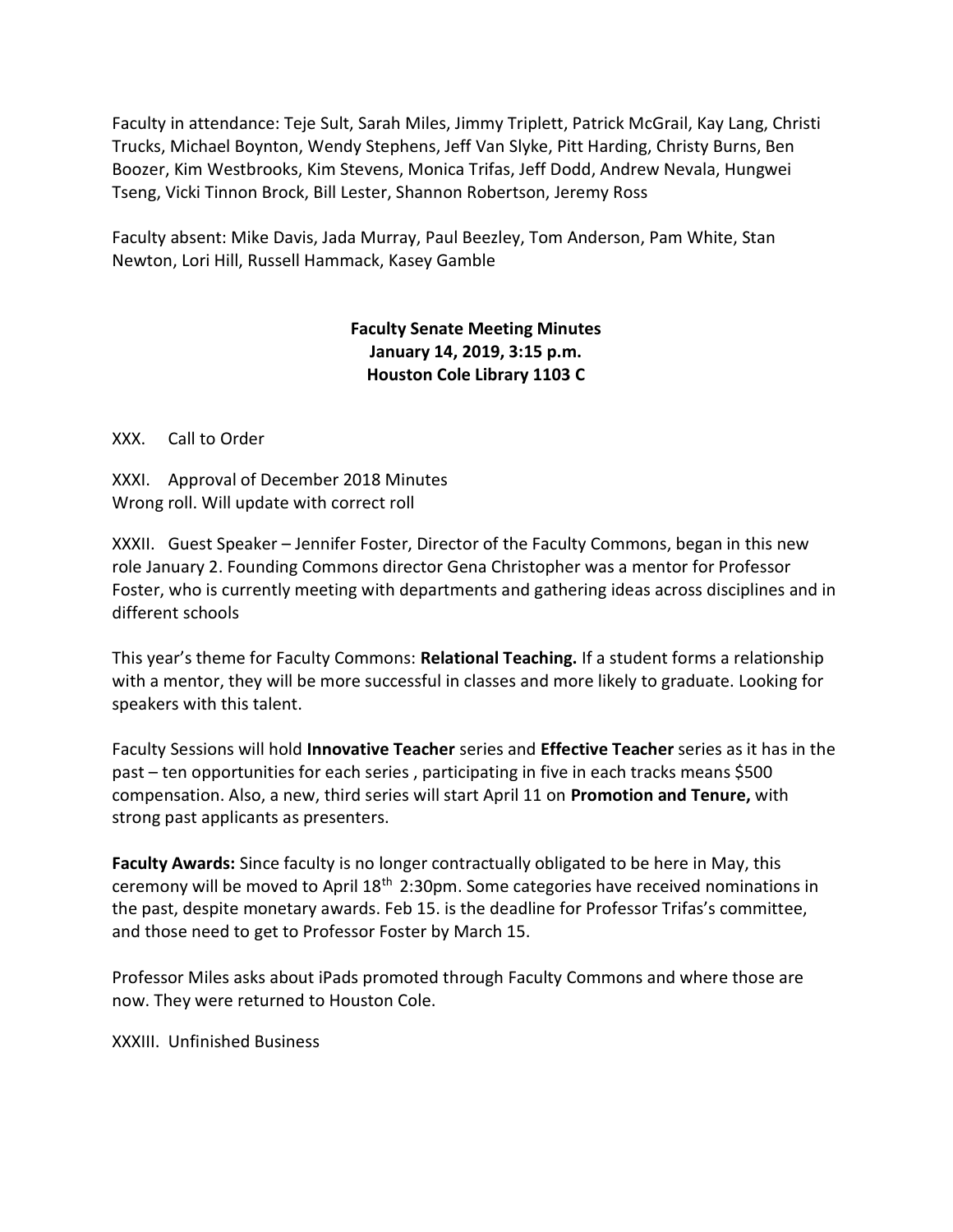More clarification over ownership of faculty work products still being pursued by President McGrail as handbook and documentation are open to interpretation.

Fitness Center: There is some sense that the membership costs for the new fitness center are not affordable for faculty and offers no discount for families and is an erosion of benefits for faculty and employees.

The associated fee of \$198 a semester for students amounts to a substantial increase for faculty families. (Online students are not charged but will not be allowed to used facility). Observations that students are busy, many don't have time to work out, many have really limited funds. Many think Stephenson was under-utilized, that facility closed in December and is now relegated to football, and faculty cannot use it to work out.

Professor Harding says that it was a divisive issue with new faculty liking the idea of an upgraded facility and those who have been here longer tend not to be as enthusiastic about paying \$32 a month, which might be less expensive than consumer options. This facility is FOR the students, and SGA delegates were very positive about hang-out aspects. Overall, it was a gamble to increase enrollment. At the moment, the facility is not yet fully operational.

Committee appointments

XXXIV. New business

XXXV. President's Report

Reports from meetings

#### Online Education

Chris Casey: JSU commitment to online education continues. 4,192 – 58% of undergrads enrolled in at least one online course 902 – 84% of grad students enrolled in at least one online course 5,094 total online students generating \$23.8 mil tuition revenue

Tuition is \$359 online versus \$309 per credit hour f2f. Why do online courses cost more without physical plant? Courseware and add-ons are expensive.

President McGrail welcomes Jada Murray from FACS, new senator. Pitt Harding welcomes Christy Burns, the second senator from English.

Tuition and fees. President McGrail sits in on these meetings, and talks about the delicate balance between state allocations (which are flat) and working to keep tuition competitive with peer institutions. Fees and tuition can be "hidden" and are rarely "comparable." Fees do not appear in ACHE tuition comparisons.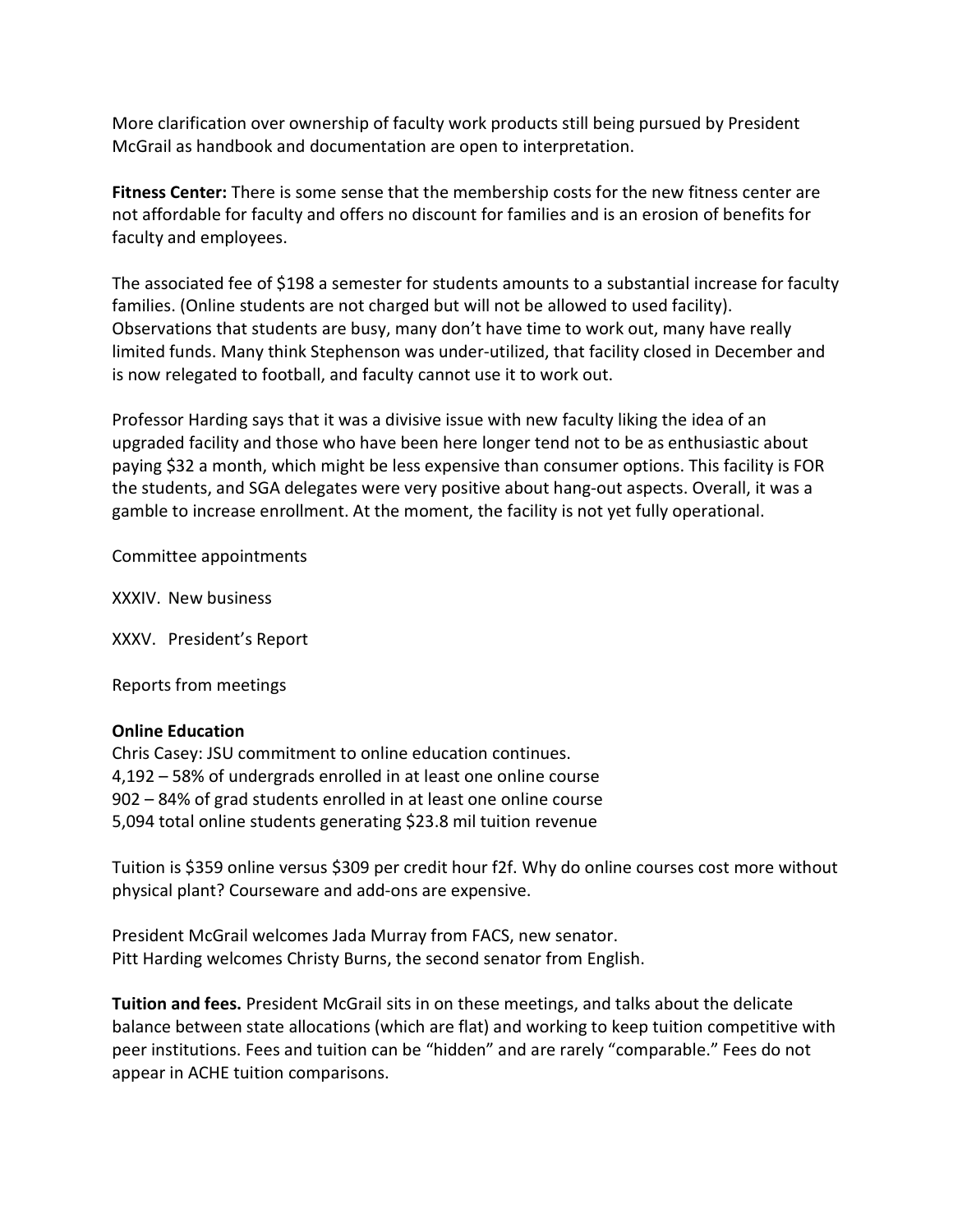### XXXVI. Committee Reports

Awards Committee chaired by Professor Monica Trifas has approved Emeriti faculty, is in touch with Jennifer Foster relating to Faculty Awards.

President McGrail is finalizing the committees and will give those groups one week to choose their own chair. Chairs are to report to Faculty Senate EC which meets the weeks before Faculty Senate.

### XXXVII.Announcements

XXXVIII. Adjournment at 4:17 p.m. President McGrail moves, Professor Sult seconds.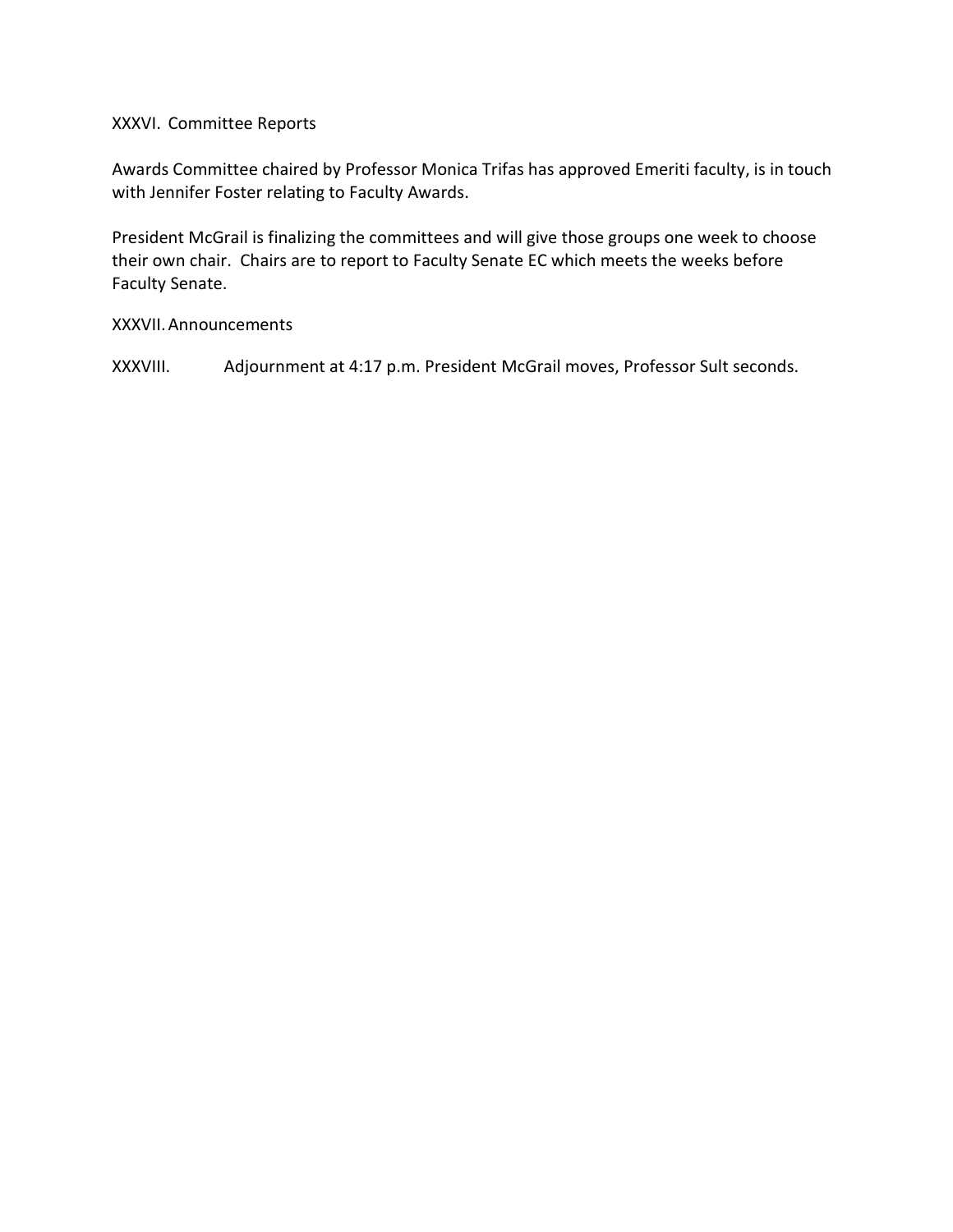Faculty present: Teje Sult, Jimmy Triplett, Patrick McGrail, Kay Lang, Michael Boynton, Wendy Stephens, Jeff Van Slyke, Pitt Harding, Christy Burns, Jada Murray, Ben Boozer, Tom Anderson, Kim Westbrooks, Kim Stevens, Monica Trifas, Jeff Dodd, Andrew Nevala, Lori Hill, Hungwei Tseng, Vicki Tinnon Brock, Bill Lester, Russell Hammack, Stan Newton, Ulises Herrera (for Kasey Gamble)

Faculty absent: Sarah Miles, Christi Trucks, Paul Beezley, Pam White, Rebecca Peinhardt, Shannon Robertson, Jeremy Ross

# Faculty Senate Meeting Minutes February 11, 2019, 3:15 p.m. Houston Cole Library 1103 C

## XXXIX. Call to Order by President McGrail

- XL. Approval of December 2018 and January 2019 Minutes Senator Lori Hill makes motion to approve, Senator Teje Sult seconds. Motion carries.
- XLI. Unfinished Business

President McGrail discusses changes listed in most recent tenure and promotion update received by Vice President Boyton, including substantive revisions provided by Deans Shelton and Newton. Traditional scholarship is still allowable under the Boyer model.

Note about rescinding service credit (#10) clarified by Senator Hill: if a faculty member has been hired with expectations for early tenure but did not receive tenure initially, that can be re-set to usual service period.

Feeling that overall changes are positive.

President McGrail says he has no concerns save that collegiality might be the only criterion lacking in an otherwise exemplary portfolio, but notes AAUP is opposed to this particular element and collegiality has been an issue at other institutions.

Status of document: in final revisions, expect public version soon. This is the last opportunity for input.

### XLII. New Business

Presentation of Faculty Senate committee chairs Welfare: Chair Senator Lori Hill Elections: Chair Senator Tom Anderson Faculty honors: Chair Senator Monica Trifas Policies: Chair Senator Pitt Harding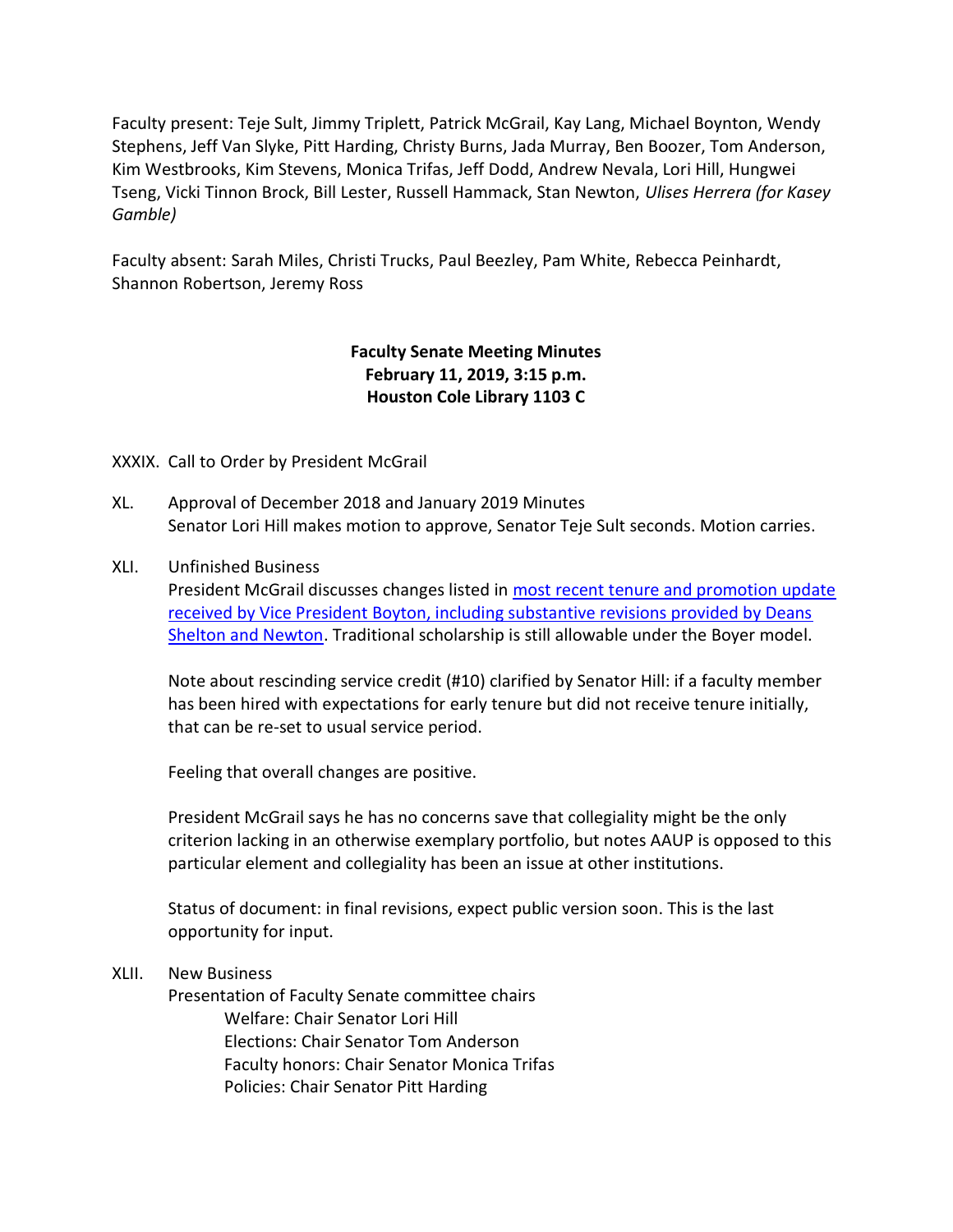Admissions and Scholarship: Chair Senator Ben Boozer Faculty research: Chair Senator Shannon Robertson

Small group committee meetings

#### XLIII. President's Report

From BOT meeting:

Dr. Charles Lewis, University Advancement, wants to increase capital campaign goal to \$55 million (from \$20 million). Campaign will begin Sept. 6.

Tim Garner wants to create social media and video about alumni: www.jsu.edu/stories Don Killingsworth, Chief External Affairs Officer, believes state may float a bond to help with tornado recovery. There is still a gap between funds needed (~\$64 million) and FEMA, state, and local resources available.

Dean Tommy Turner talked about Transition University, program bringing students with autism and other disabilities onto campus. Also, Special Ed is now called Collaborative Education.

Salary survey and salary compression – related but different issues under consideration by current university-wide committee

- XLIV. Committee Reports
- XLV. Announcements
- XLVI. Adjournment

Tom Anderson moves, Russell Hammack seconds. Motion carries at 4:34 p.m.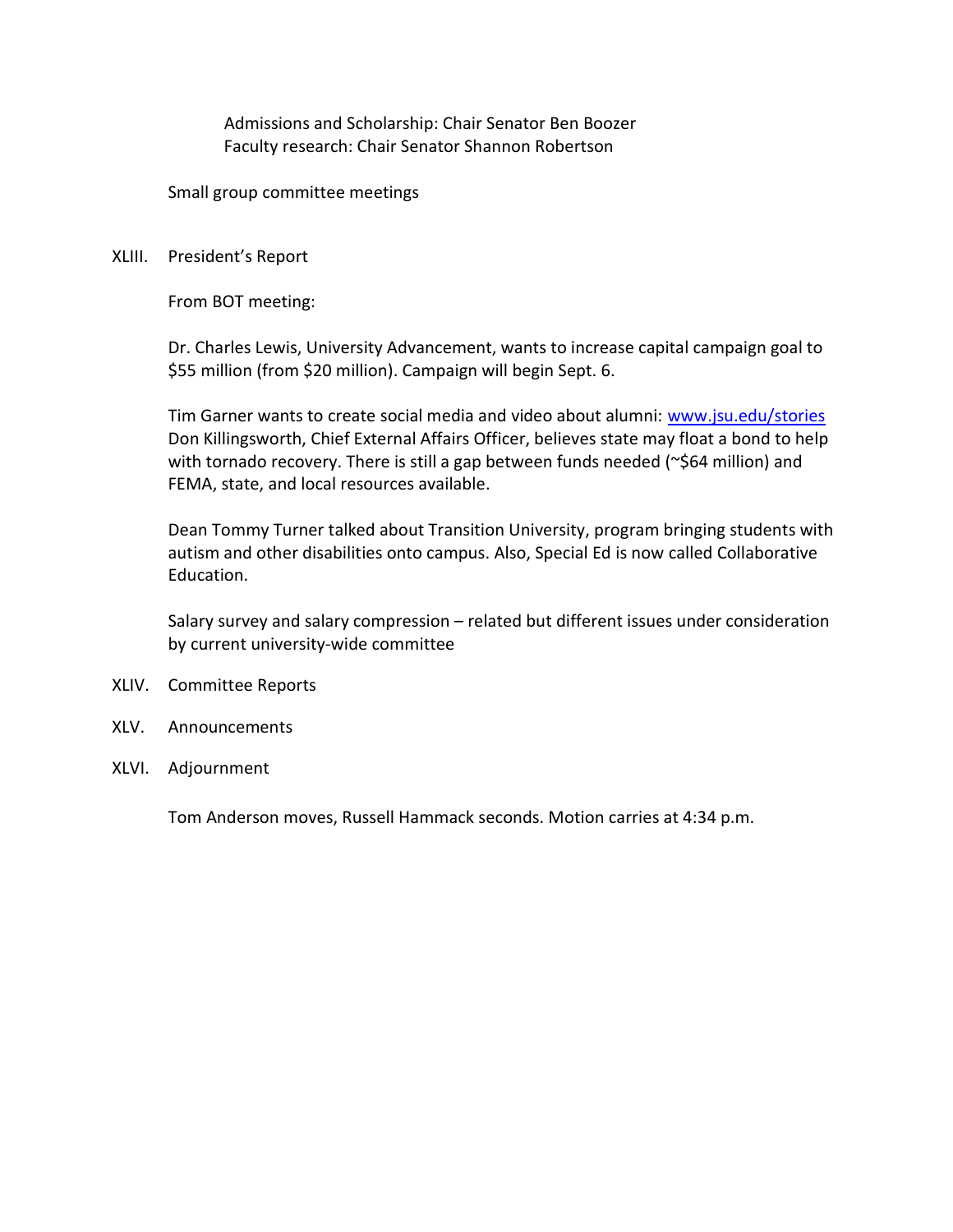Present: Sarah Miles, Patrick McGrail, Kay Lang, Christi Trucjks, Michael Boynton, Wendy Stephens, Jeff Van Slyke, Putt Barding, Christy Burns, Ben Boozer, Paul Beezley, Tom Anderson, Monica Trifas, Jeff Dodd, Lori Hill, Vicki Tinnon Brock, Russell Hammack, Jeremy Ross, Ulises Herrera, Stan Newton, Emily Messer, Kim Stevens, Kim Westbrooks, Shannon Robertson, Teje Sult

Not present: Mike Davis, Jimmy Triplett, Jada Murray, Pam White, Andrew Nevala, Rebecca Peinhardt, Hungwei Tseng

# Faculty Senate Meeting Minutes March 11, 2019, 3:15 p.m. Houston Cole Library 1103 C

- XLVII. Call to Order 3:21 p.m.
- XLVIII. Approval of February 2019 Minutes
- XLIX. Unfinished Business
- L. New Business

Dr. Emily Messer, Associate Vice President, Enrollment Management

Increasing enrollment is the largest single strategic goal of the university. Dr. Messer began at JSU ten months ago to work with undergraduate admissions and the financial aid office; now has a plan for recruitment, retention, and graduation of undergraduate and graduate students at JSU. Dr. Messer has established a Strategic Enrollment Steering Committee and wants faculty to complete a SWOT analysis (due back on the Friday before spring break).

In Fall 2018, 3442 freshmen matriculated. As of now, 5200 freshman students have been admitted for Fall 2019, a 105% increase over 2018 admitted students. This past weekend's Spring Preview Day was an unprecedented success and there was 23% increase in accepted student day attendance compared with last year Dr. Messer is working on building the admissions funnel beginning earlier; marketing to high school sophomores and juniors instead of waiting until senior year.

Dr. Messer put together JSU's first non-matriculation report, looking at cross-applicants, cross-admits and where these students actually enroll. She discovered that on terms of competing institutions, six of those are in-state community, leading with Gadsden, and four university competitors -- Troy, Auburn, Alabama, UAB. UWG is offering in-state tuition for all students in Alabama, so Dr. Messer predicts that will appear in the next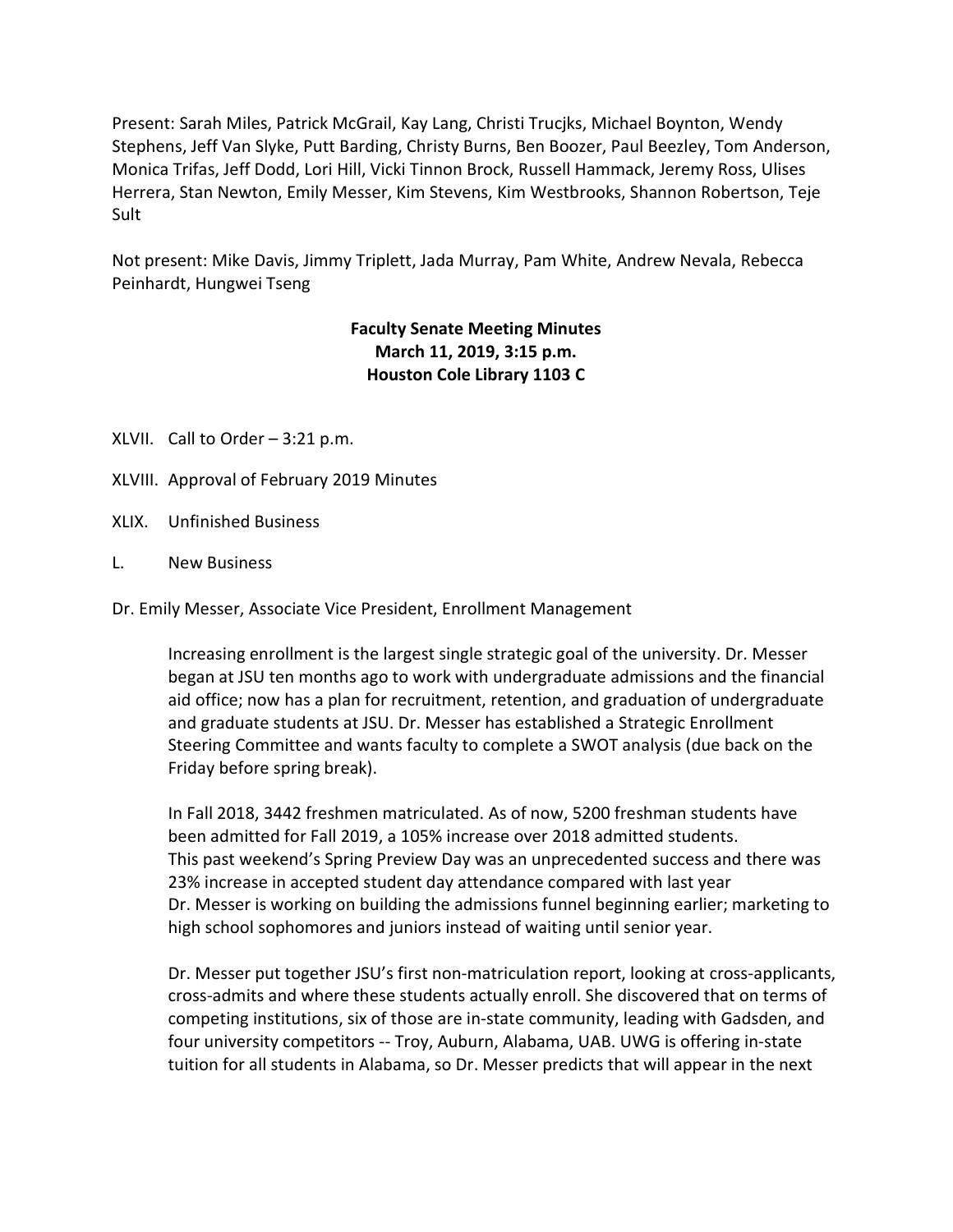year's analysis. These students are being put back into the CRM system to continue to recruit them as transfers over the next two years.

Dr. Messer urges faculty to participate in Gamecocks on the Go recruitment event – top element in college choice for those going to JSU is faculty, second is affordability. Meeting with faculty is what sells students on the university.

Question about recruiting transfers from community college, transfer pathways are still being developed and there is an MOU signing with Snead State tomorrow morning, the fourth community college to do so. Any faculty who wants to work with community college colleagues can leverage Dr. Messer's office to facilitate an articulation agreement with their program. This is about establishing a relationship with the other university – it is a great public relations move, and opens the door to articulation agreements to actually recruit students. Dr. Pugliese's chief responsibility right now is involving this. Next step involves targeted recruiting of students whose employers offer tuition reimbursement.

#### Gamecock Service Training de-brief

Comments that the training represents a big time commitment during term time; sense that it was designed more for staff than faculty. Faculty acts as academic advisors, and students often have questions about issues like financial aid which are not within our purview. Students can feel overwhelmed and lost. Students might not have the interpersonal skills to find the right person to solve issues.

The fact that there were only a few sessions with few slots means many faculty and students workers (who were expected to attend) were not able to participate.

Service Excellence training de-brief – Dean Shelton offers to pass along response from the group. President Beehler wanted everyone to understand the expectations of Service Excellence, this was the brief of the committee. There will be more Module One trainings in April, May and the Fall. In the next two weeks, the dates of all future trainings will be released so that faculty can plan for these two-hour sessions. Student workers and adjuncts will go through the training online. Dean Shelton missed the first sessions due to illness at home. Future sessions will start off on a positive note about JSU being known as the Friendliest Campus in the South and recognizing years of service in the room. Committee members will be listed to demonstrate this is a university-wide push. Outside consultants wanted a quarter million dollars to conduct the same sort of training.

The Service Excellence would like to deliver Module Three in the fall. More people are required to facilitate larger groups when we have more space. Leone Cole is very busy. Recommendations include not using "customer service" terminology and working to empower students and not coddle them. We are not Walmart greeters and there is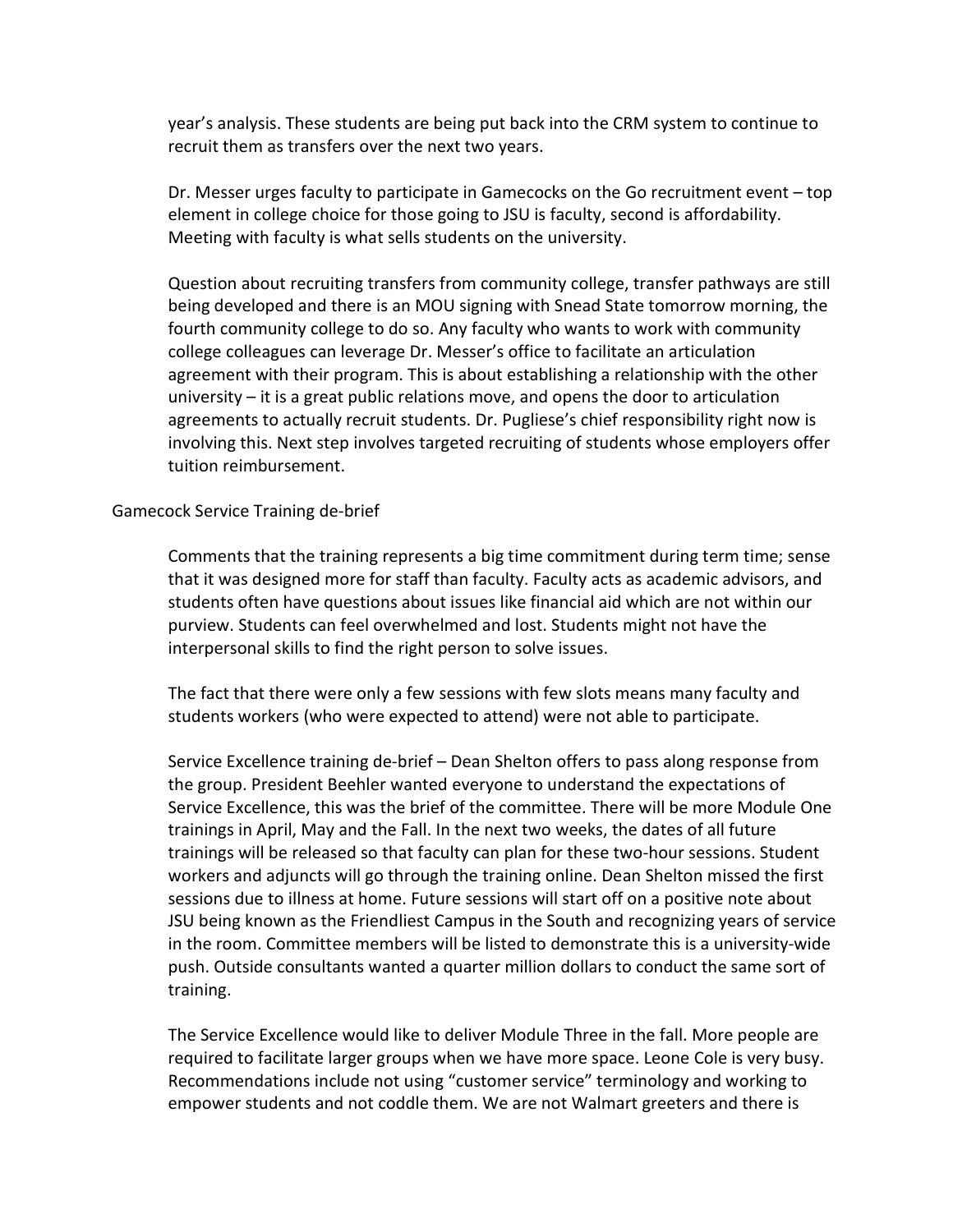some problematic content on the website associated with the training. Dean Shelton has recently taken over that website and it will be updated.

#### Dean Christie Shelton on her new role as Provost

Dean Shelton on her being appointed provost: In January 2017, Dr. Rebecca Turner approached Dean Shelton about applying to a competitive academy for becoming a provost. She was accepted for an intense, year-long process (including tuition and fees and budgeting as was her work on promotion and tenure as a professional enhancement plan). The options for filling this position included external, internal, and direct appointment; each had problems and advantages. An external search costs at least \$100,000. Dean Shelton brainstormed and discussed these options and the pros and cons of each process with President Beehler. The Board of Trustees weighed in as well. The concern for continuity of leadership, manifestation of good business judgment and potential waste of process time were factors in the appointment. Dean Fielding's retirement was another factor (from the Deanship of the School of Business & Industry).

A national search firm will look for the two Dean candidates (Dean Shelton's old position as Dean of Health Professions and Wellness and the Dean Fielding's from the SB&I), but we need consistency and administrative support. Dean Shelton's staff will remain in Health Sciences.

Promotion & tenure update: President Beehler has offered a few minor tweaks including a clear example on how to convert salary from faculty to administrative back to faculty so that this would be very clear. There is some specificity about administrators with faculty rank and expectations for their administrative role. Adjustments include credit for tenure and promotion upon receiving doctoral degrees and service credit coming in can be rescinded and the tenure clock can be stopped for a major life crisis. Department heads who wish to be promoted can develop new programs or increase enrollment, and those efforts can be considered. The Tenure & Promotion changes will likely go into effect in the fall but do not constitute a substantive change and might be considered less rigorous than the previous requirements. The Library has put together a Scholarship Made Easy series for the School of Health Professions & Wellness focusing on tools for publication. Dean Shelton recommends we take advantage of that.

Dean Shelton reports on tuition and fees committee recommendations: Students taking 1-3 hours were paying the same fees as those taking 16 hours, so this has been remedied. There is a proposal for an all-inclusive staggered fee per hour with a maximum of \$660 (including athletics); this was well-received by students. Did not propose a tuition increase at undergraduate, and reduced fees. Graduate tuition would be increased to \$400, which leaves us competitive with other universities. Currently, line item fees clearly marked for student services like transportation, student health or technology cannot be re-allocated, but a catch-all university fee can be adjusted based on needs. If we shift more from this to the general fund, we can keep tuition from rising.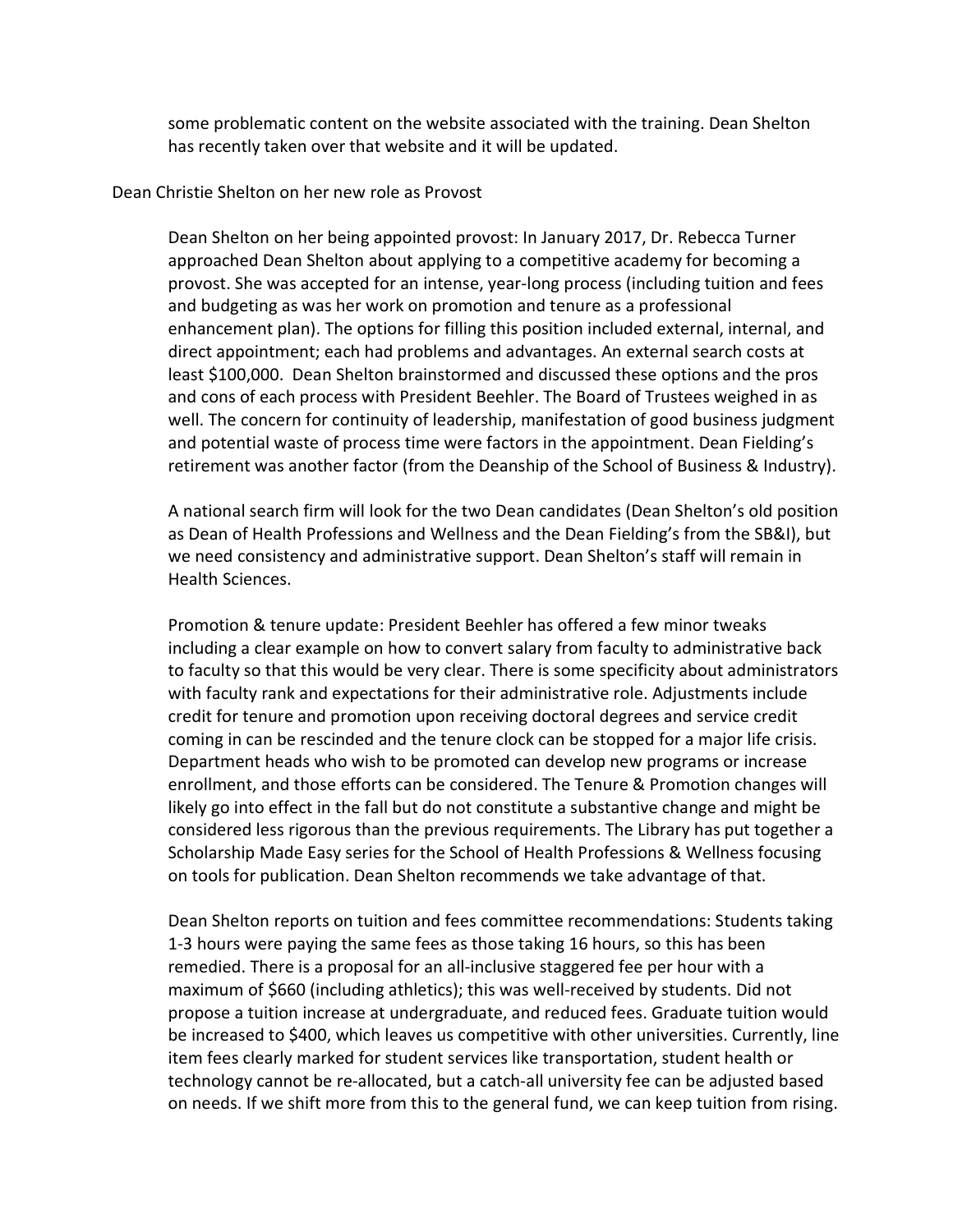Fees for graduate students will be \$300 (1-6 hours) or \$400 (more than 6 hours). Totally online programs will be \$500 per credit hours including both tuition and fees. Summer fees will be \$100 flat rate, and \$199 for summer rec center access for students not enrolled during the summer.

\$1.54 million surplus does not take into account additional growth; Dr. Porter and Dr. Messer predict growth, which could enable a raise.

To be conservative in estimation, the tuition and fees group has predicted only 80 new student taking 12 hours; most likely this will be exceeded. Dean Shelton's work on both tuition and fees and tenure and promotion are lauded and appreciated; hopefully, this will change the narrative around fees.

Dean Shelton's vision involved Academic "Grand Rounds," something used in the medical world to show a team approach to health care. For our academic concerns, she wants to know where we are, what are bragging points are, what we see as primary needs and areas that need improvement, and how she can support the faculty.

Dean Shelton has worked with the Provost at the University of West Georgia where there is Academic Affairs Leadership Academy – competitive program where aspiring leaders have year-long commitment to mentoring and shadowing at other schools, how ACHE and SACSCOC work.

Program Review Process: Dean Shelton wants a program review template to look at factors contributing to low enrollment, factoring in the local job market. A gap analysis has been done for JSU and will be shared by Dean Shelton when she does her Grand Rounds. Her questions will include: Have you had marketing support? What does admissions know about your program? There is a report coming from the legislature and ACHE about outcomes they expect universities to respond to – student success, governance, and other areas of expectation at the state level. Whatever program review model we decide upon should address all these components: internal viability, SACS COC, and state expectations.

Dean Shelton says that when she shadowed the provost at Clayton State, she attended a Faculty Senate. The president and provost attended every faculty senate meeting and provided a status of academic affairs at every meeting.

Dr. Newton is working with Digital Measures to move towards an electronic portfolio process.

#### LI. President's Report

New risk assessment point person will be appointed to oversee risk for events.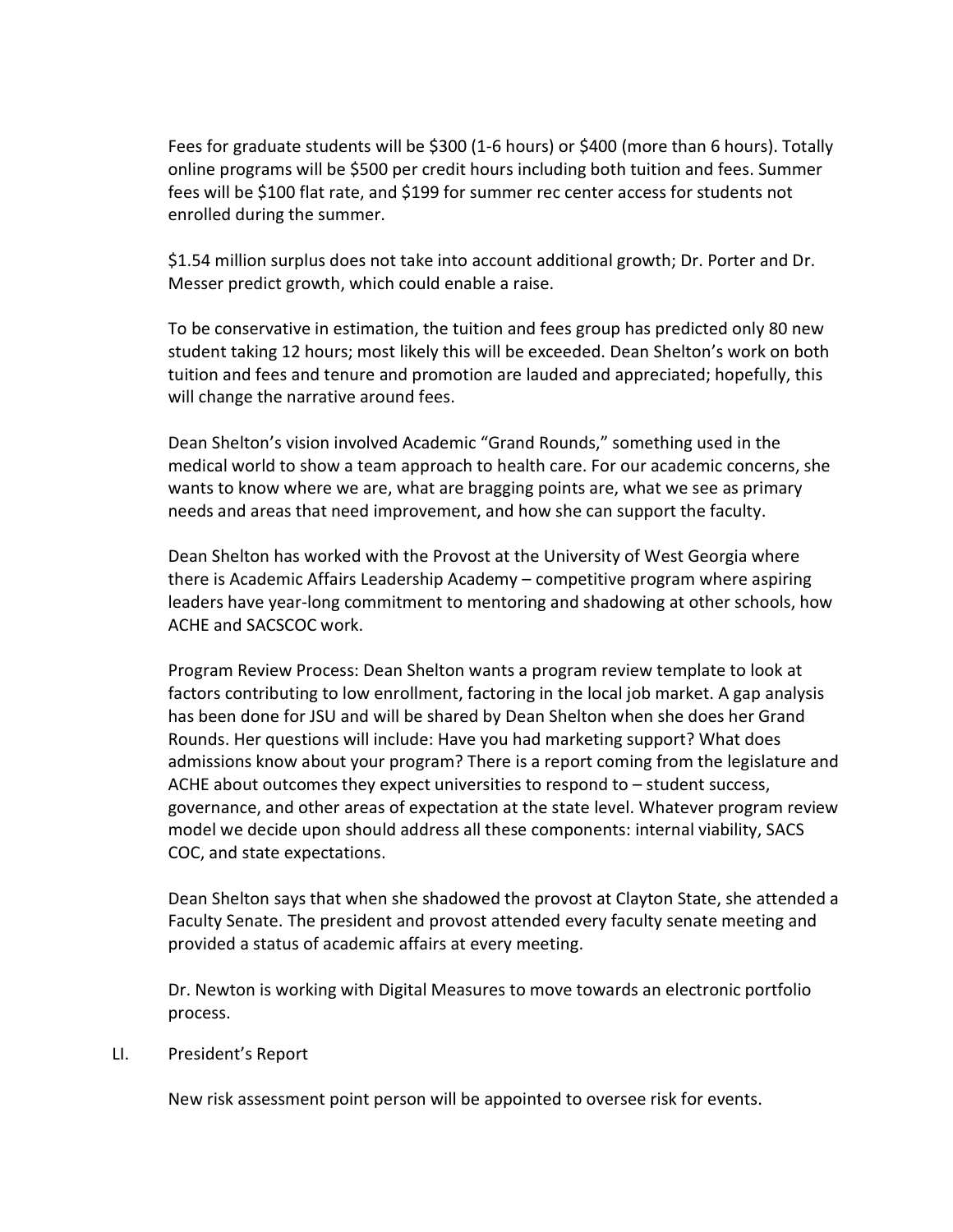Rec center appears to be a hit with students, despite initial reservations about cost.

Tim Garner will be optimizing every page of the University's web presence to revitalize the information available online for prospective students and parents.

On March 18 from 4-6 pm there will be a presentation from James Spann.

PTSD and tornado anniversary: Counseling as an aspect of student services. Many faculty members are still not back in their homes.

Nationally, there has been a massive increase in the number of students availing themselves of counseling services. Previously, there was no wait, but now that is up to two weeks. Given this increase in student demand, counseling services have recently been limited for faculty and staff. This is a need on campus especially post-storm. Next Tuesday, March 19, offices will be closed and classes will not meet 11 a.m. to 2 p.m. to give employees and students the opportunity to attend the anniversary event.

Arts and Humanities member needed for FS Elections Committee

Grading conversation: At this time, no pluses or minuses are possible for semester-level class grading. If we had pluses and minuses, we would have a sharper tool with which to assess students. This could help in distinguishing excellent work from merely good work. President McGrail thinks more options would benefit students and is willing to present this to the Provost if there were significant faculty buy-in. President McGrail feels that the Policies committees might want to address this and is sending senators to their departments for input. Abilities of registrar and Banner to support these nuances additional factors.

LII. Committee Reports

#### LIII. Announcements

Faculty salary review: have met, crunched numbers, Dean Stone is making a recommendation to be presented in the next two weeks. Every school represented and analysis conducted using CUPA data.

Adjournment at 5:15 p.m.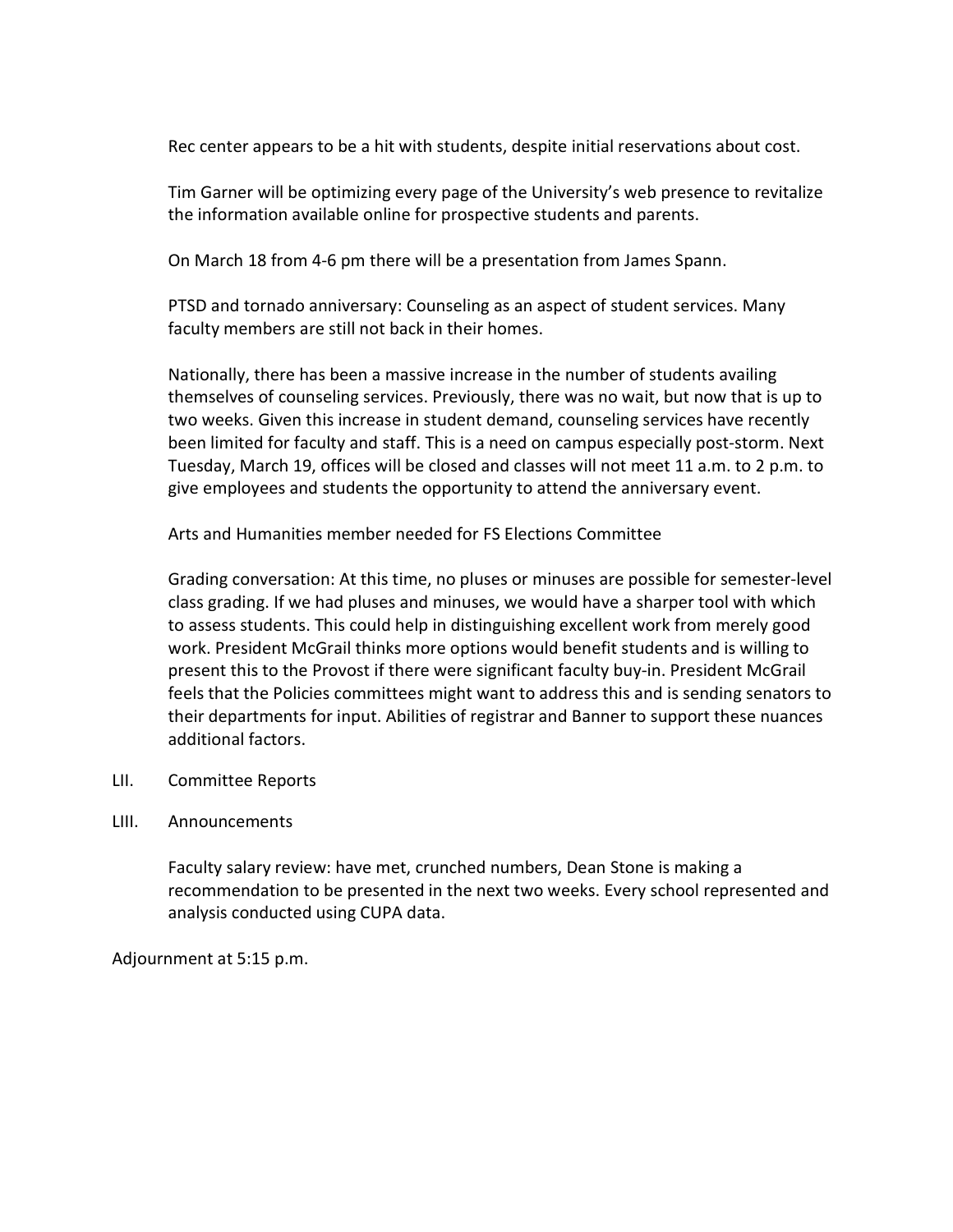Senators present: Teje Sult, Sarah Miles Patrick McGrail, Kay Lang, Christi Trucks, Mike Boynton, Wendy Stephens, Jeff Van Slyke, Christy Burns, Jada Murray, Ben Boozer, Tom Anderson, Kim Westbrooks, Kim Stevens, Stan Newton, Monica Trifas, Jeff Dodd, Andy Nevala, Rebecca Peinhardt, Hungwei Tseng, Russell Hammack, Ulises Herrera (for Kasey Gamble)

Senators absent: Mike Davis, Jimmy Triplett, Pitt Harding, Paul Beezley, Pam White, Lori Hill, Vicki Tinnon Brock, Bill Lester, Shannon Robertson, Jeremy Ross

# Faculty Senate Meeting Minutes April 8, 2019, 3:15 p.m. Houston Cole Library 1103 C

- LIV. Call to Order  $-3:17$  p.m.
- LV. Approval of March 2019 Minutes Senator Sult moves, Senator Hammack seconds. Motion carries.
- LVI. Unfinished Business
- LVII. New Business

What documentation and policies does each School or Department have in place related to Promotion and Tenure?

School of Business and Industry is complex as Communications was previously in College of Education and Professional Studies. Much documentation Is from before reorganization of Colleges into Schools, not all units have information available online, and some of the processes outlined do not jive with what is going on currently.

School of Health Professions and Wellnesses adopted University policy wholesale. Nursing did have specific guidelines and did not change these when Kinesiology came on board, so this is partially why they have reverted to University policy. They will be considering whether to revisit these guidelines for their school this summer. They do not currently have a P&T committee, but submitted everything to Dean's office. Now, the Dean and Department Head will be able to review this.

It is anticipated that the Deans will get a directive form the provost about ways to customize this from schools and departments? Senator Trucks says that Dr. Troncale will be working on this and training the School of Education about revisions to those policies this fall.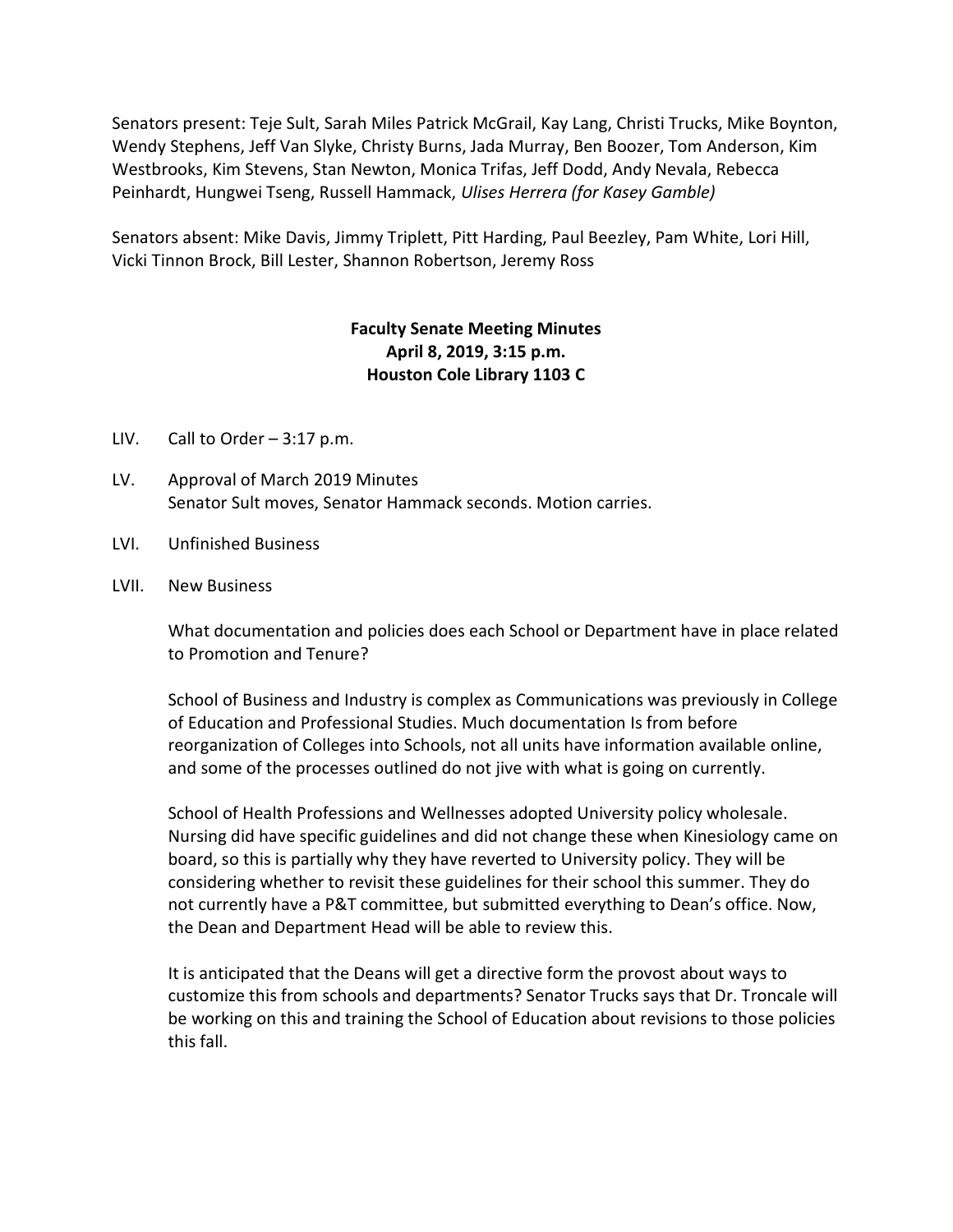Faculty Commons has prepared a series of workshops planned on the new P&T process with the new provost, beginning this week.

Vice President Boynton consideration ongoing viability of May meetings based on modified contractual obligations. With the elimination of the Maymester, May 4 (Commencement) is faculty release date, and Boynton will assume the presidency at Commencement. This will throw a monkey wrench into some of the business usually held in May, like Faculty Senate elections. Are virtual elections possible? We don't yet know who the new senators for next year will be, but seated senators have voted for the president-elect and secretary in the past and this works with the existing bylaws, meaning we should have the elections sooner rather than later.

Department Senator Elections: Vice President Boynton asks for updates from departments holding elections by May 3 so that he has an up-to-date roster of next year's senators.

Faculty Senate Officer Elections: To include all senators, Mike Boynton will solicit online nominations for Faculty Senate President-Elect, Secretary, and Historian. A follow-up form will serve as a virtual election ballot.

Senator Sult moves to eliminate the May face-to-face meeting and replace with electronic nominations and a subsequent electronic vote. Senator Hammack seconds. Motion passes.

#### LVIII. President's Report

For those working with grants, there is new compliance with federal policy known as "Grant Closeout." If the grant is for a substantial amount of money, it can change the ways that salary is computed. Federal agencies require strict compliance and annual and quarterly financial reports. Our policy did not meet these guidelines, so now there will be a final accounting of project costs when a grant is closed out.

The university now has a Safety and Risk point person employed full-time. There will be areas on campus designated as safe zone. Also, Power DMS is new form reflecting the updated policy for risk.

May 10 Mental Health Conference will be held in Oxford.

Veronica Bjorkman named new Associate Dean of Students.

2260 student registered for summer courses; 116 students up from last year (2%).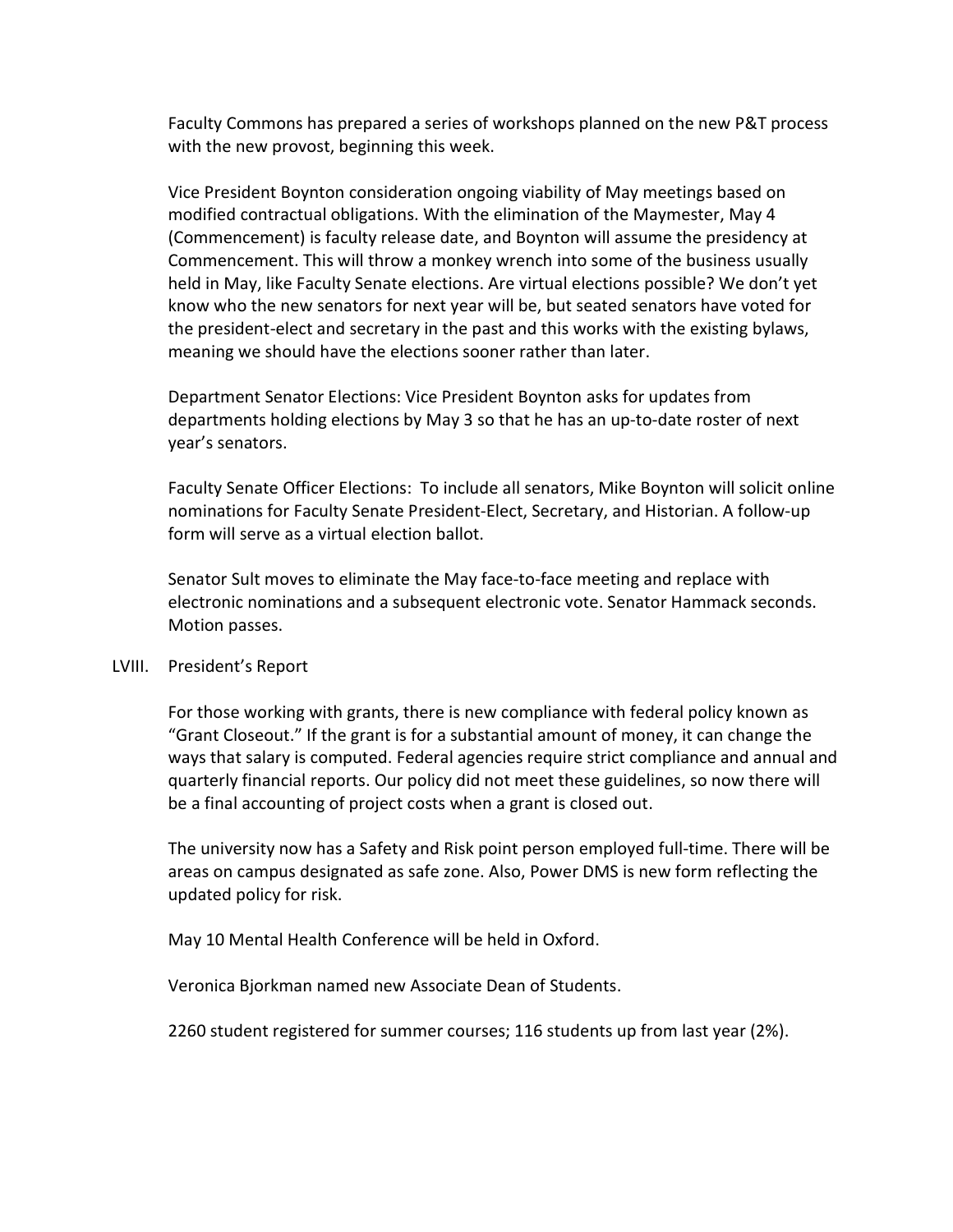### LIX. Committee Reports

Welfare Committee, Lori Hill reporting:

I wanted to pass on the information below I received from David Thompson regarding a question posed to the welfare committee. A faculty member inquired about what to do if you had personal property damaged by Servpro. Please see the response from David Thompson:

To my knowledge, I have not been provided with listing of damaged personal property by Servpro that belongs to faculty or staff. Sometime around October, I confirmed there was some discussion about miscellaneous items like speaker wires. After seeing the list from Department Head, the decision was there were no significant dollar items and the items would just be considered a loss and not worth filing a personal claim. We have been working diligently with insurance, Servpro, and our personnel sorting through the hundreds and hundreds of items displaced across campus. Your inquiry does have layers and will require some effort on each individual's part.

- 1. The University's insurance policy does not cover personal items. Most home owner's or renter's insurance policy will cover these items.
- 2. Any items damaged by Servpro should be identified and a "like, kind, & quality" estimate/invoice should be provided. Servpro should be responsible for any items that are proven to be damaged. This should not be an issue, but each individual will have the burden of proof that an item existed and that it was damaged by Servpro.

If there is anything else I can do, please do not hesitate to contact me. (David Thompson)

Report on more nuanced grading, possibly involving pluses and minuses, introduced by President McGrail: some faculty are opposed for various reasons. There is concern that this opens the door for more ongoing negotiations with students around grading. President McGrail says this was taken up in the 1990s, and suggests a future Policies Task Force to examine the viability of this, though it would have to be reviewed and approved University-wide.

Applicability of more granular grading for School of Education: 2.75 undergraduate required for admission to programs, 3.25 required for ALSDE certification. Senator Hammack suggests we run statistical analysis to see how this effects teacher candidates before implementing any grading changes.

This adjustment would benefit some students and not others.

Note: benchmarks in programs can vary from those at the University to ensure rigor.